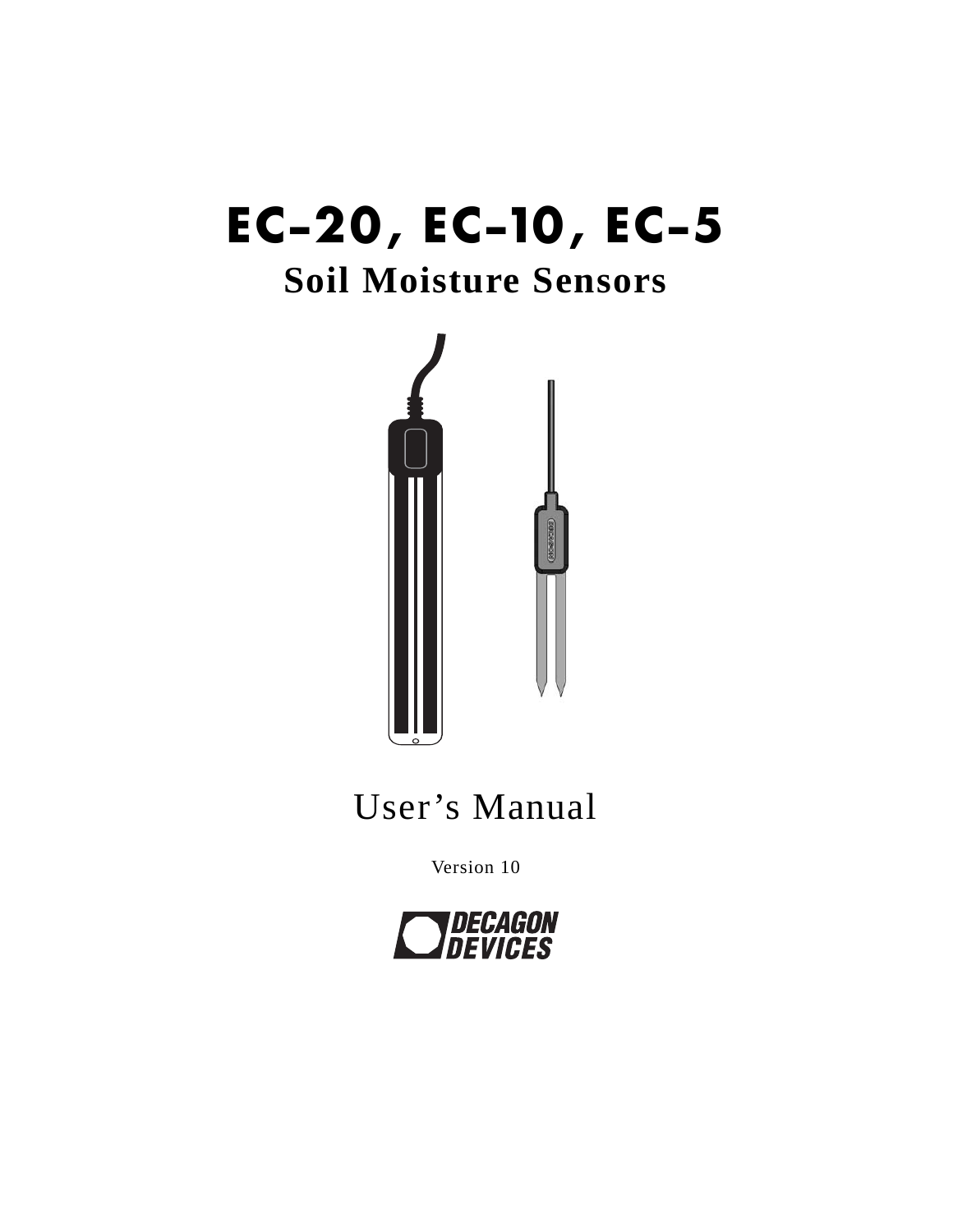#### **Decagon Devices, Inc.**

2365 NE Hopkins Court Pullman WA 99163 USA

Trademarks: "ECH2O" is a registered trademark of Decagon, Devices, Inc All rights reserved..

> ©2001-2010 Decagon Devices, Inc. All rights reserved.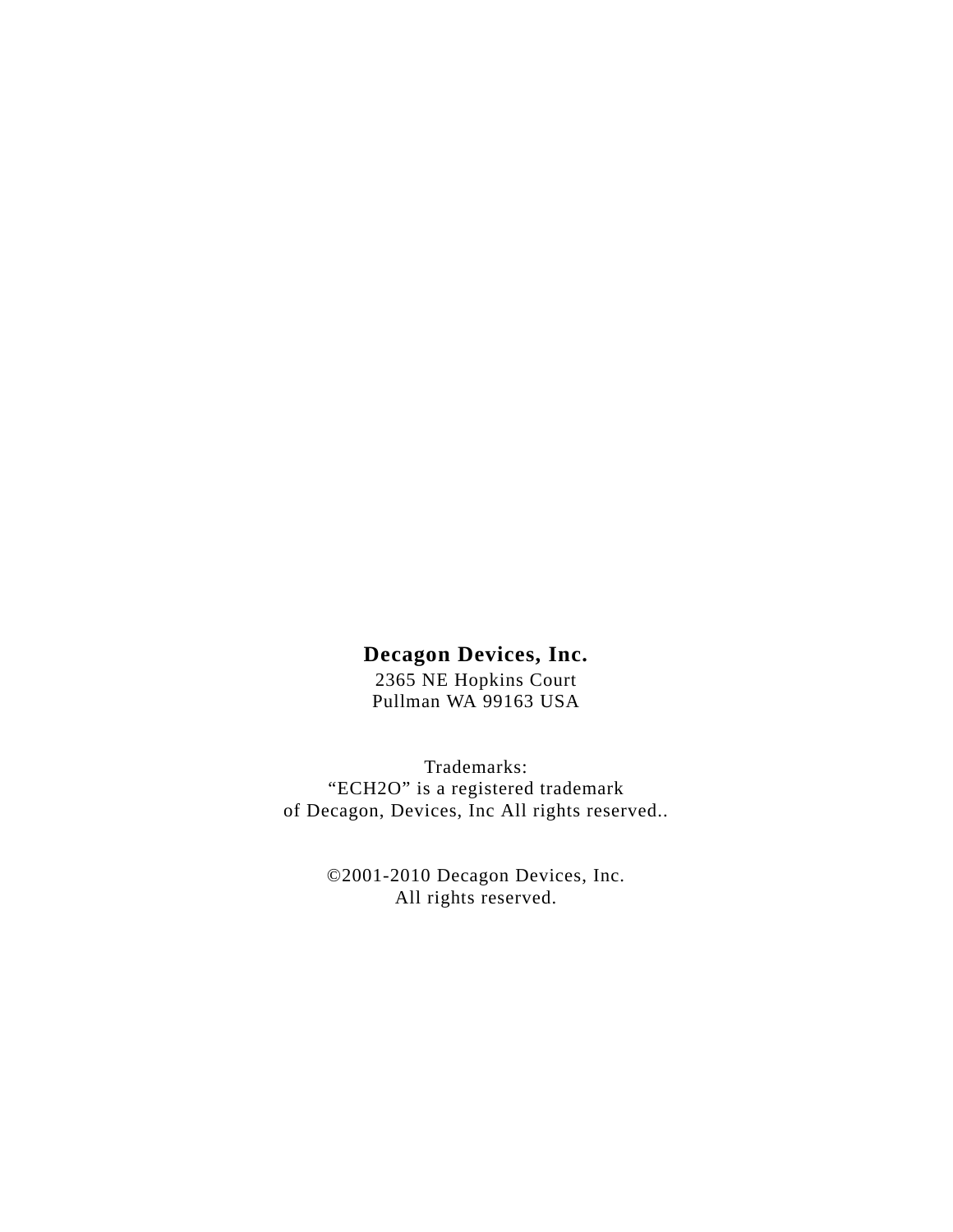## **Contents**

| 1. Introduction $\dots\dots\dots\dots\dots\dots$         |
|----------------------------------------------------------|
| Welcome 1                                                |
| Specifications 1                                         |
| Contact Information 2                                    |
| Warranty Information 3                                   |
|                                                          |
| 2. About the EC-20, EC-10, EC-54                         |
| The EC-10 and EC-20 $\dots\dots\dots\dots\dots\dots4$    |
|                                                          |
| <b>Sensor Features 5</b>                                 |
|                                                          |
| 3.5mm Plug Wiring $\ldots \ldots \ldots \ldots \ldots 5$ |
| Wiring to Non-Decagon Dataloggers  6                     |
|                                                          |
| 3. Installing the Sensors 8                              |
|                                                          |
|                                                          |
|                                                          |
| 4. Collecting Data $\ldots \ldots \ldots \ldots 11$      |
| Datalogger Requirements  11                              |
| Connecting to a Datalogger  12                           |
| Sample Program  12                                       |
| <b>SCWin (Short Cut) Directions  14</b>                  |
| Calibration  15                                          |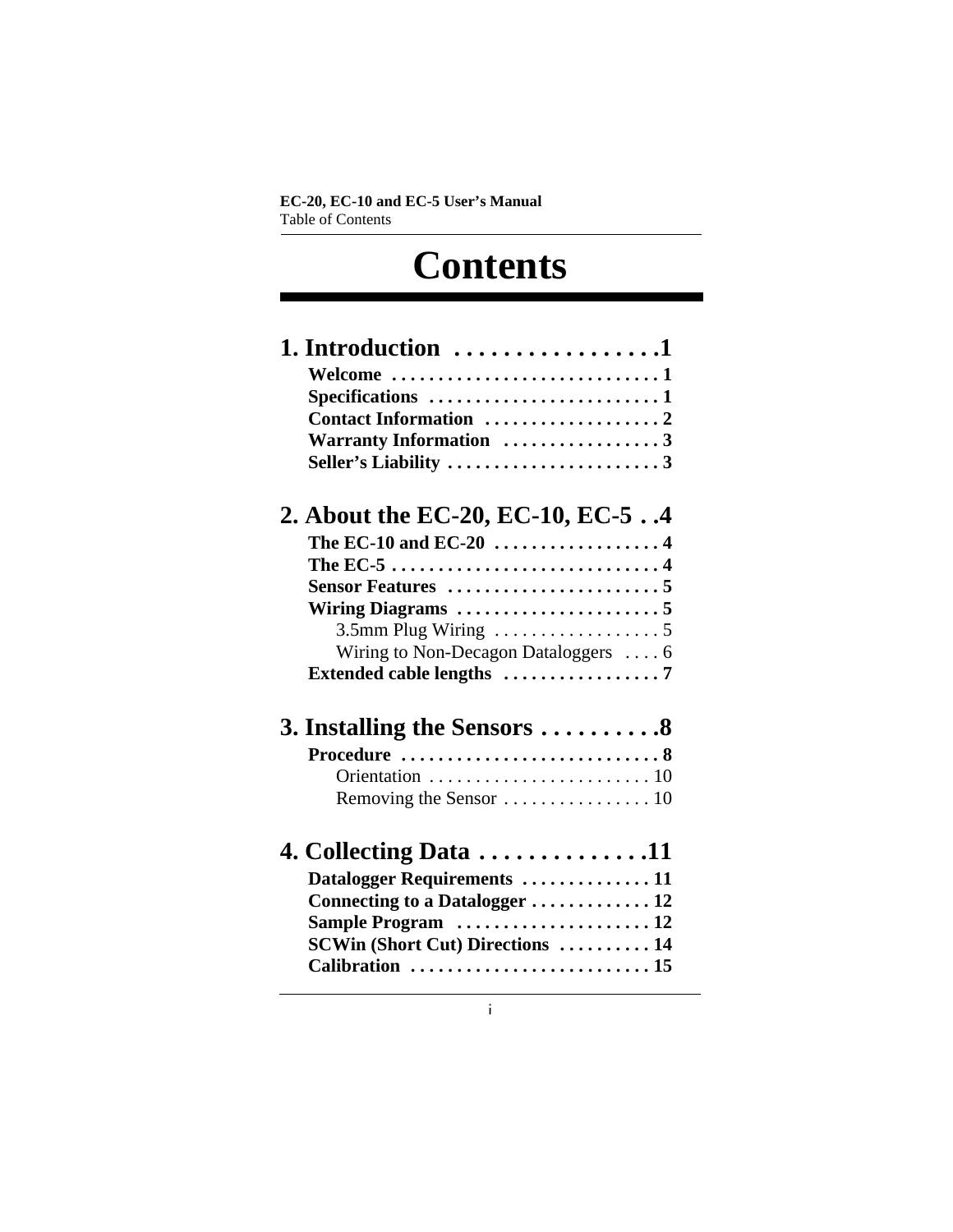| Sensor Calibration Values  16<br>$Troubles hooting \ldots \ldots \ldots \ldots \ldots \ldots \ldots 20$ |  |
|---------------------------------------------------------------------------------------------------------|--|
| <b>Declaration of Conformity  21</b>                                                                    |  |
|                                                                                                         |  |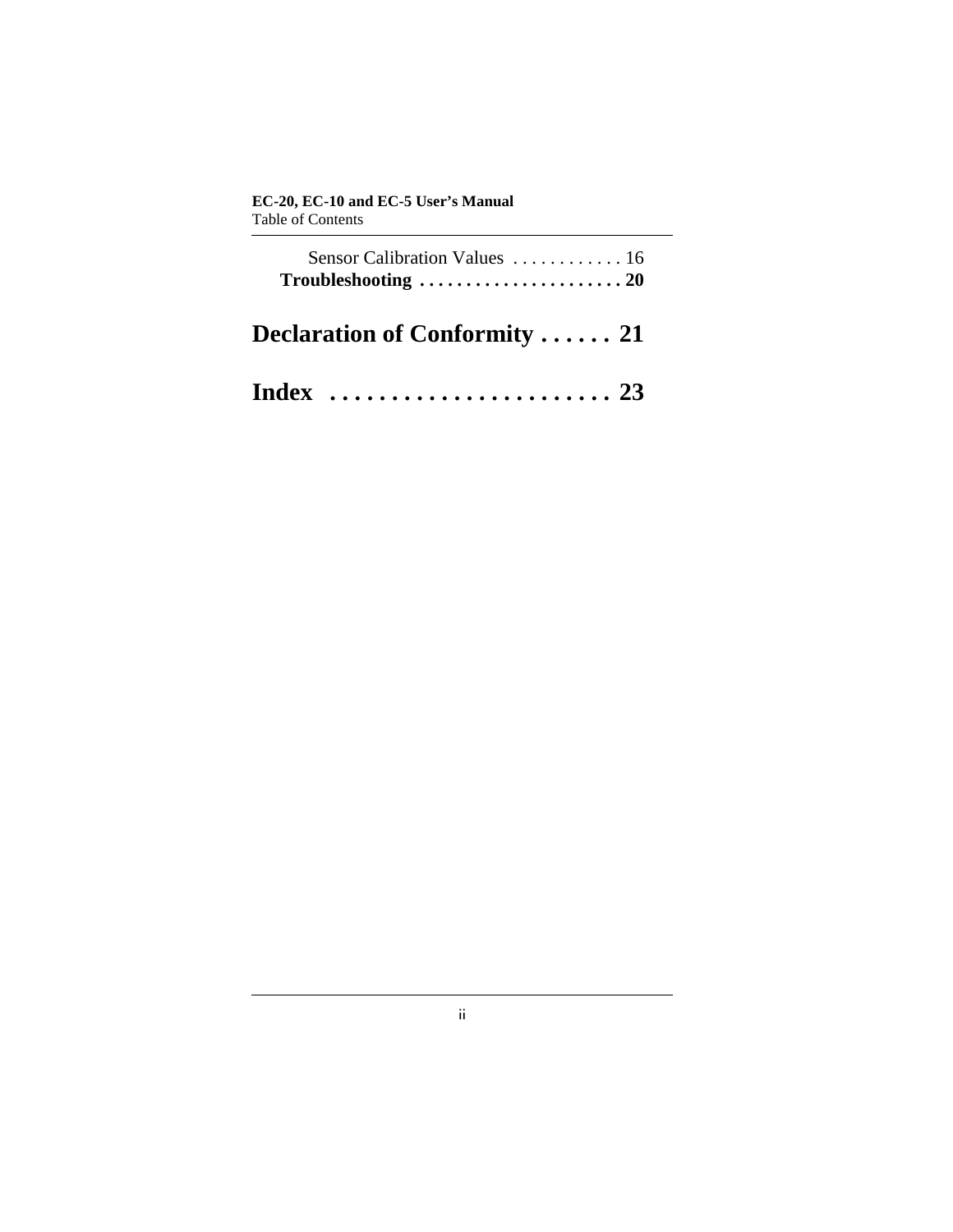## <span id="page-4-0"></span>**1. Introduction**

## <span id="page-4-1"></span>**Welcome**

Welcome to the EC-20, EC-10 and EC-5 sensors for measuring soil water content. These innovative sensors will enable you to monitor soil moisture accurately and affordably.

## <span id="page-4-5"></span><span id="page-4-2"></span>**Specifications**

<span id="page-4-3"></span>**Measurement Time:** 10ms (milliseconds) Accuracy: *EC-10 and EC-20:*  $\pm .04$  m<sup>3</sup>/m<sup>3</sup> ( $\pm$ 4%) < 0.5 dS/m With soil-specific calibration:  $\pm .02 \text{ m}^3/\text{m}^3$  ( $\pm 2\%$ ) *EC-5:*  at least  $0.03 \text{ m}^3/\text{m}^3$  all soils, up to 8 dS/m With soil-specific calibration:  $\pm .02 \text{ m}^3/\text{m}^3$  ( $\pm 2\%$ ) Resolution: *EC-10 and EC-20:* 0.002m3/m3  $EC$ -5: 0.001 m<sup>3</sup>/m<sup>3</sup> VWC in mineral soils, 0.25% in growing media

#### <span id="page-4-4"></span>**Power:**

Requirements: EC-10 & EC-20: 2.5VDC @ 2mA to 5VDC @ 7mA EC-5: 2.5VDC - 3.6VDC @ 10mA *Output:* 10-40% of excitation voltage (250-1000mV at 2500mV excitation)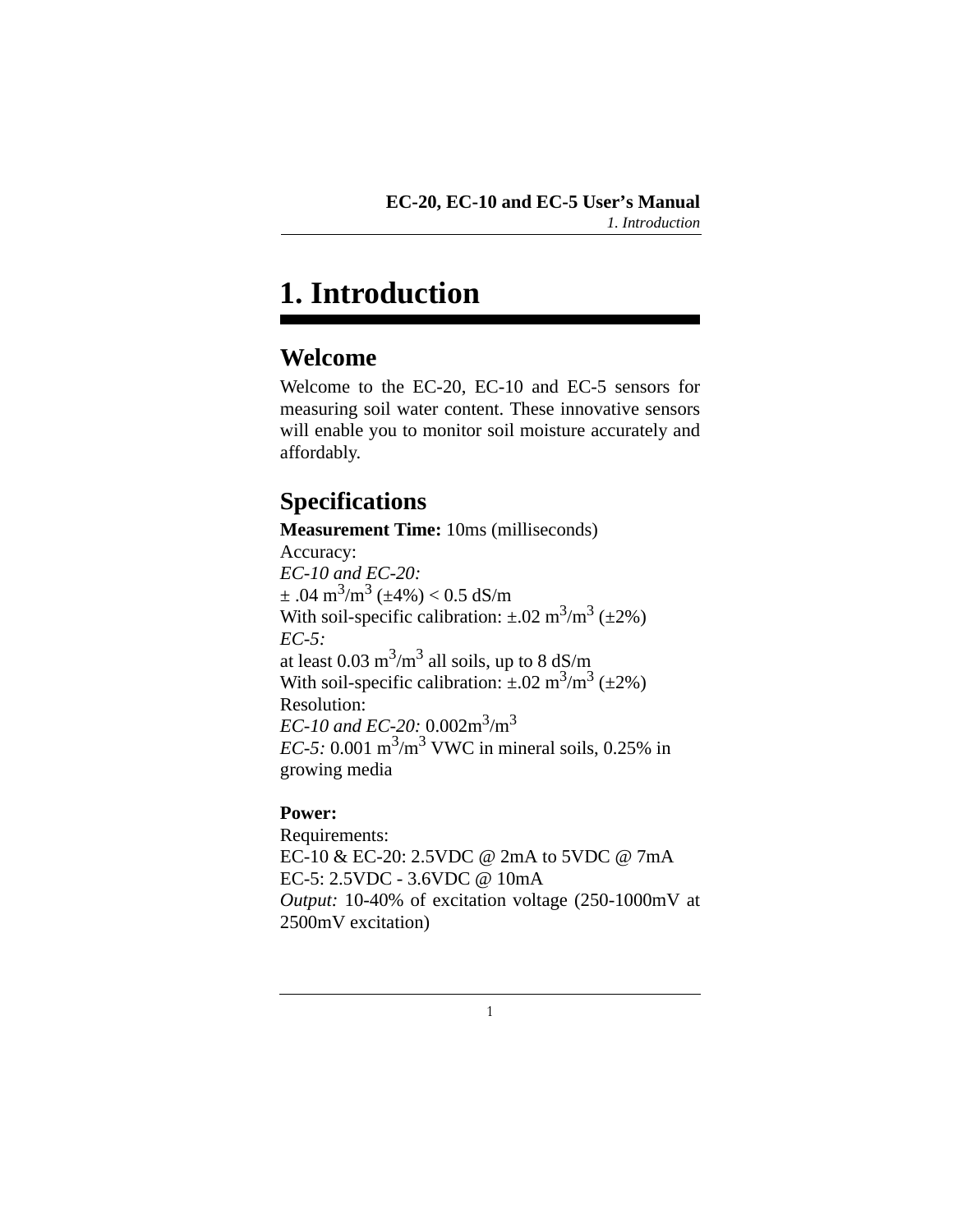#### **EC-20, EC-10 and EC-5 User's Manual** 1. Introduction

#### **Operating Environment:**

<span id="page-5-4"></span>*EC-10 and EC-20:* 0 to 50°C *EC-5:* -40 to +60 °C Range of Measurement: *EC-10 and EC-20:* 0 to 40% VWC *EC-5:* 0 to saturation

#### **Sensor dimensions:**

*EC-20:* 25.4cm x 3.17cm x .15cm *EC-10:* 14.5cm x 3.17cm x .15cm *EC-5:* 8.9cm x 1.8cm x 0.7cm

**Cable length:** 5m standard, custom lengths or extension cables are available

<span id="page-5-2"></span>**Connector types:** 3.5 mm plug or stripped and tinned lead wires Datalogger Compatibility (not exclusive): *Decagon:* Em5b, Em50 (and radio-enabled versions) *Campbell Scientific:* CR10X, 21X, 23X, CR1000, CR3000, etc.

### <span id="page-5-1"></span><span id="page-5-0"></span>**Contact Information**

To contact Decagon for questions or customer support:

<span id="page-5-3"></span>**•E-mail us at:** support@decagon.com sales@decagon.com

**•Fax us at:** 1-(509) 332-5158

**•Call us at:** 1-800-755-2751 in US and Canada only or 1-509-332-2756 International.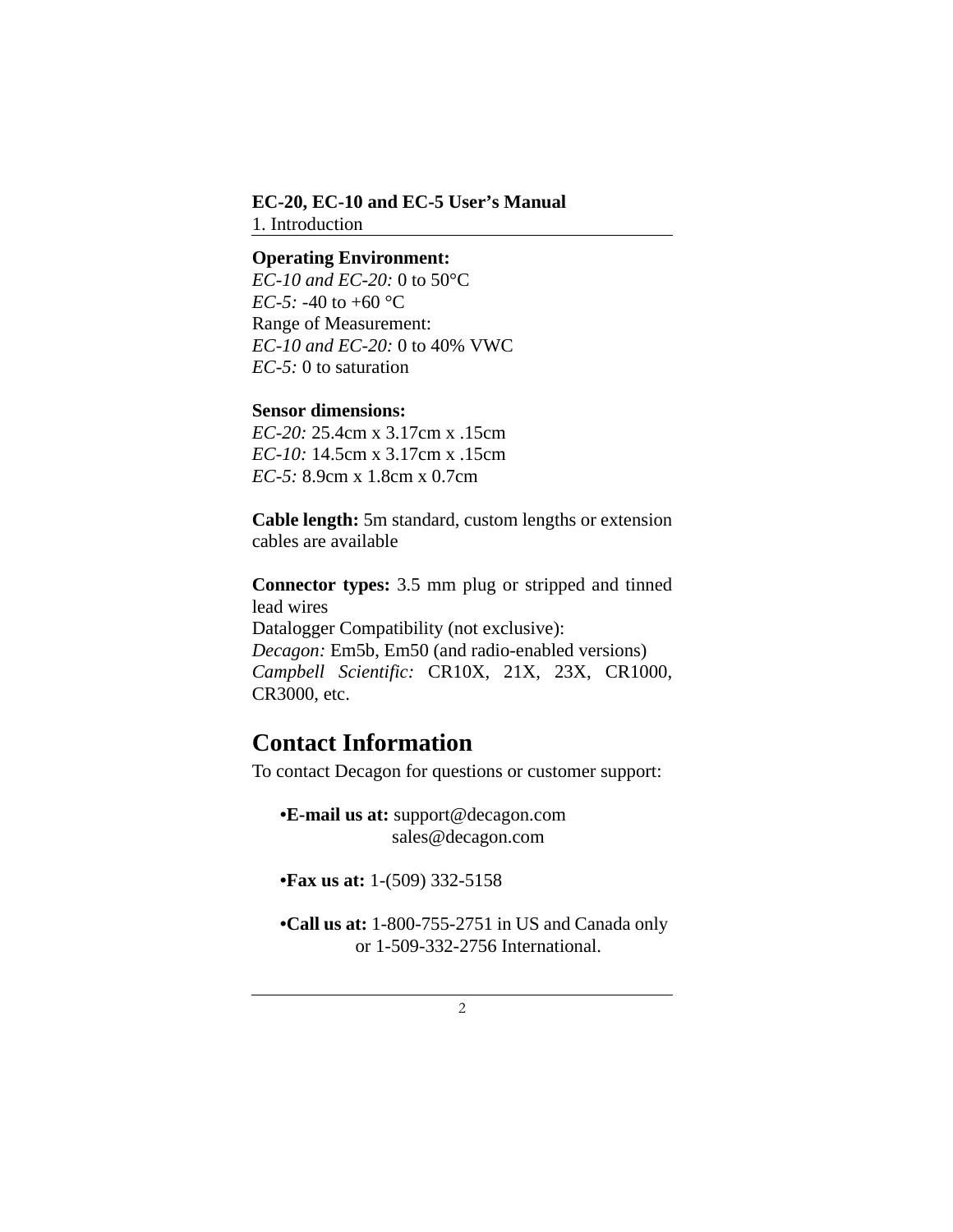### <span id="page-6-3"></span><span id="page-6-0"></span>**Warranty Information**

The EC-20, EC-10 and EC-5 have a 30-day satisfaction guarantee and a one-year warranty.

## <span id="page-6-2"></span><span id="page-6-1"></span>**Seller's Liability**

Seller warrants new equipment of its own manufacture against defective workmanship and materials for a period of one year from date of receipt of equipment (the results of ordinary wear and tear, neglect, misuse, accident and excessive deterioration due to corrosion from any cause are not to be considered a defect); but Seller's liability for defective parts shall in no event exceed the furnishing of replacement parts F.O.B. the factory where originally manufactured. Material and equipment covered hereby which is not manufactured by Seller shall be covered only by the warranty of its manufacturer. Seller shall not be liable to Buyer for loss, damage or injuries to persons (including death), or to property or things of whatsoever kind (including, but not without limitation, loss of anticipated profits), occasioned by or arising out of the installation, operation, use, misuse, nonuse, repair, or replacement of said material and equipment, or out of the use of any method or process for which the same may be employed. The use of this equipment constitutes Buyer's acceptance of the terms set forth in this warranty. There are no understandings, representations, or warranties of any kind, express, implied, statutory or otherwise (including, but without limitation, the implied warranties of merchantability and fitness for a particular purpose), not expressly set forth herein.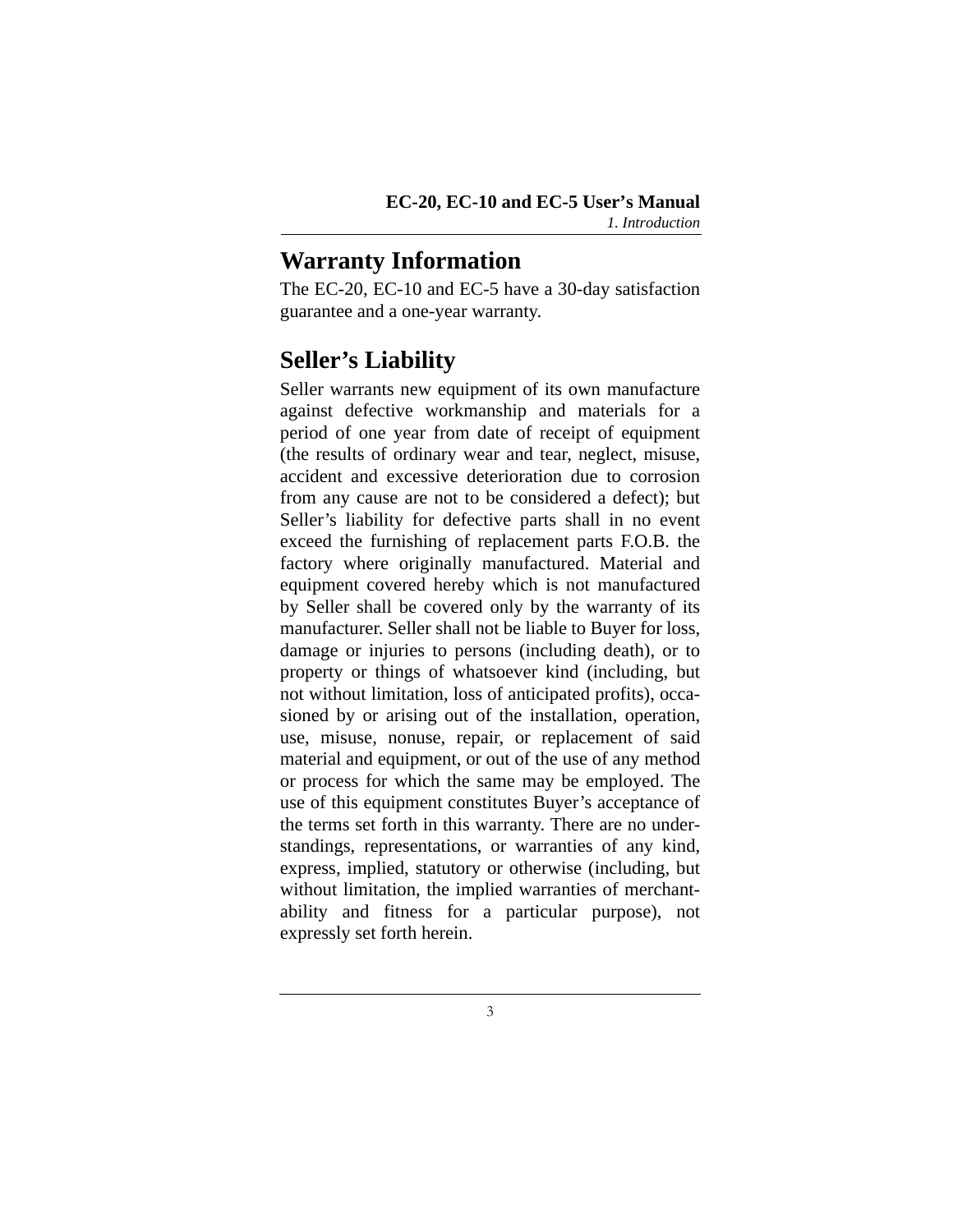## <span id="page-7-0"></span>**2. About the EC-20, EC-10, EC-5**

## <span id="page-7-3"></span><span id="page-7-1"></span>**The EC-10 and EC-20**

The EC-10 and EC-20 measure the dielectric constant of the soil in order to find its volumetric water content. Since the dielectric constant of water is much higher than that of air or soil minerals, the dielectric constant of the soil is a sensitive measure of water content. The EC-10 and EC-20 have a very low power requirement and high resolution. This gives you the ability to make as many measurements as you want (even hourly) over a long period of time (like a growing season, for example), with minimal battery usage.

## <span id="page-7-2"></span>**The EC-5**

The EC-5 varies from its EC-10 and EC-20 cousins. Although the principles of measurement are the same, its two-prong design and higher measurement frequency allows the EC-5 to measure VWC from 0 to 100% (VWC of saturated soils is generally 40-60% depending on the soil type) and allows accurate measurement of all soils and soilless medias and a much wider range of salinities.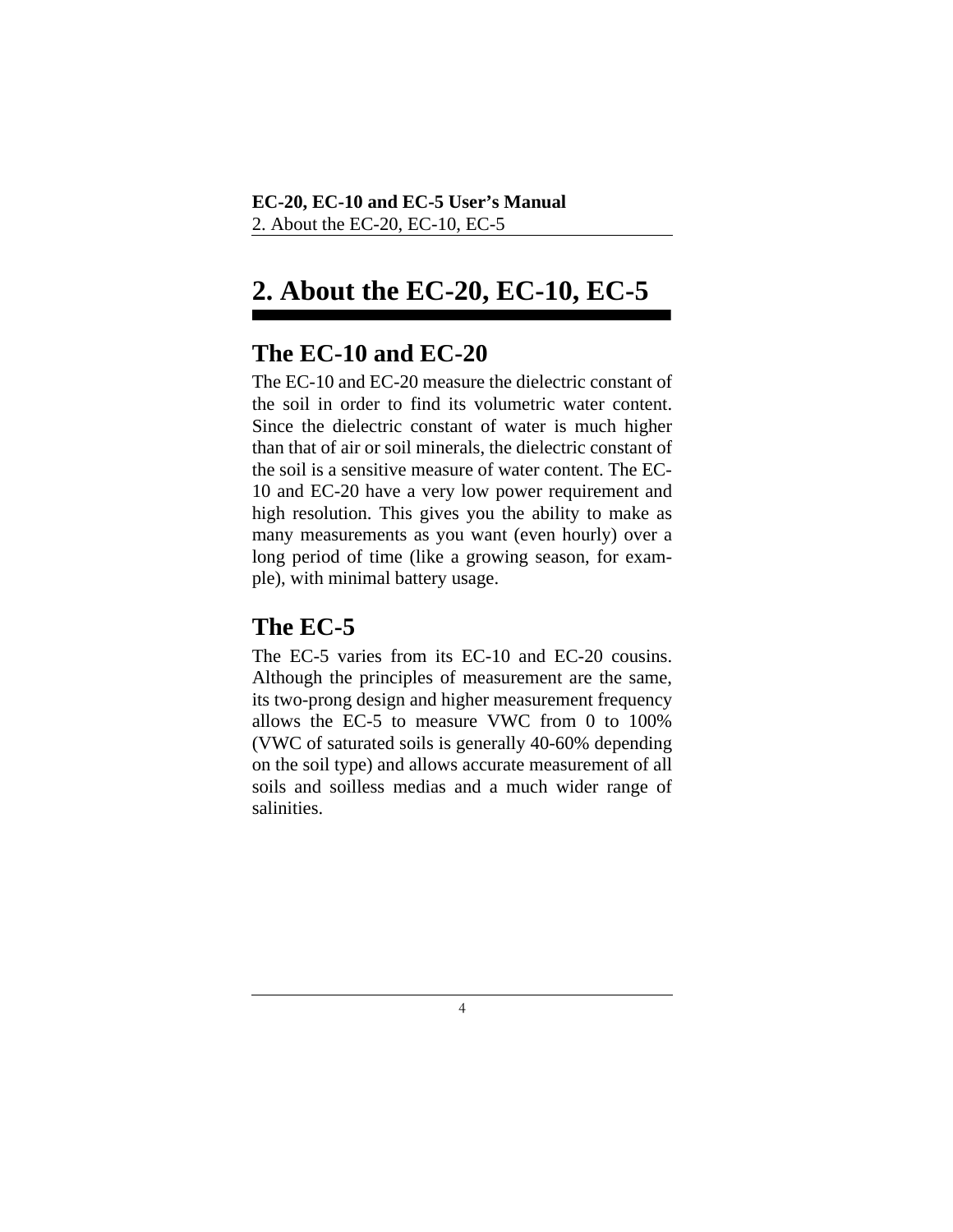*2. About the EC-20, EC-10, EC-5*

<span id="page-8-0"></span>

Fig.1: EC-20 diagram Fig. 2: EC-5 diagram

## <span id="page-8-4"></span><span id="page-8-1"></span>**Wiring Diagrams**

### <span id="page-8-3"></span><span id="page-8-2"></span>3.5mm Plug Wiring

The EC-20, EC-10 and EC-5 come with a 3.5mm "stereo plug" connector. This allows for rapid connection directly to Decagon's Em50 and Em5 logger and the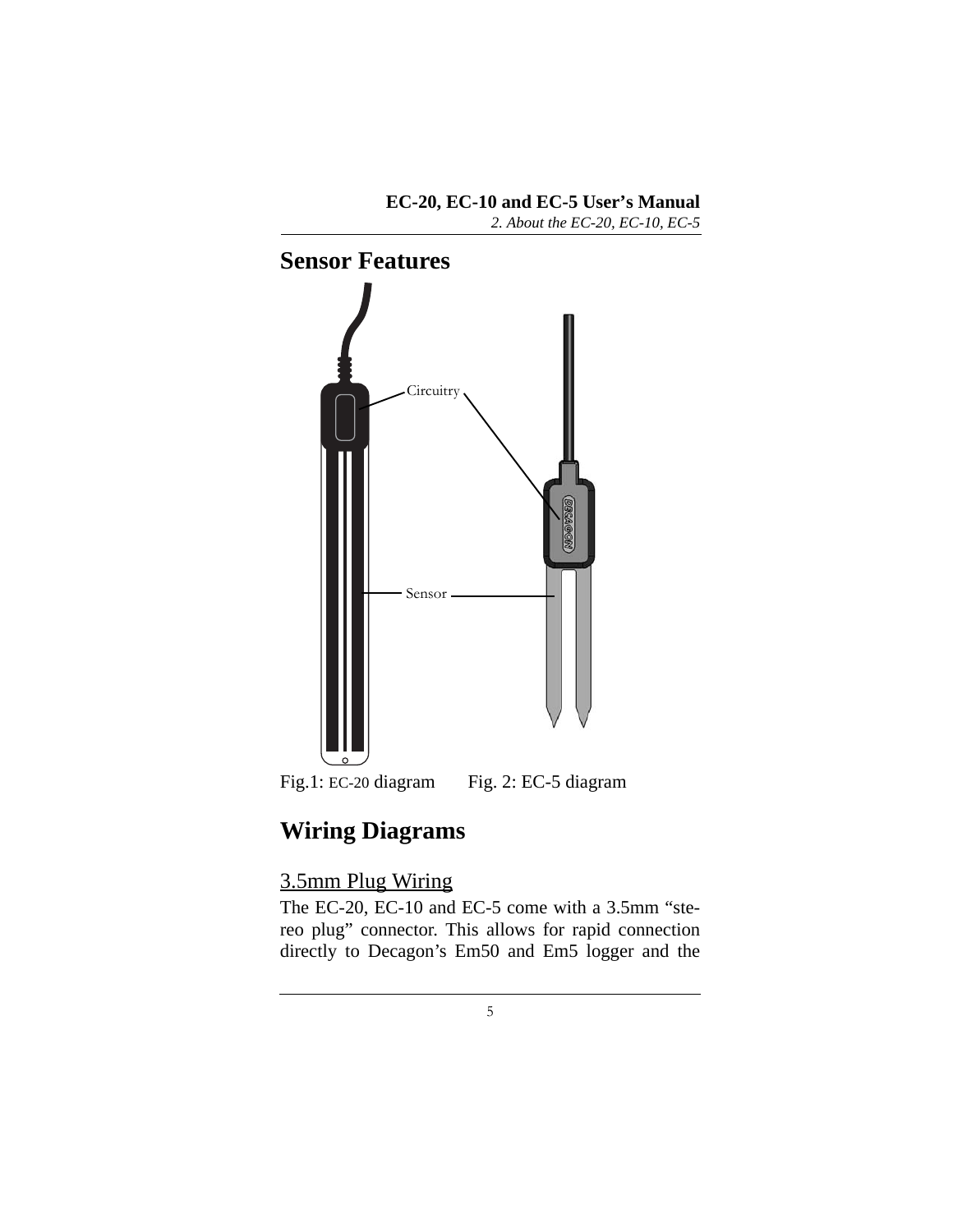#### **EC-20, EC-10 and EC-5 User's Manual** 2. About the EC-20, EC-10, EC-5

 $ECH<sub>2</sub>O$  Check. Below is a diagram showing the wiring configuration for this connector.



Fig. 2: 3.5mm "Stereo Plug" wiring configuration

#### <span id="page-9-0"></span>Wiring to Non-Decagon Dataloggers

Models with stripped and tinned leads are pre-configured for connecting to non-Decagon dataloggers. Simply wire the lead into the datalogger as described in "Connecting to a Datalogger" in Chapter 4.

If your model uses the standard 3.5mm plug, you have two choices when attaching the sensor to non-Decagon dataloggers. First, you can clip off the plug on the sensor cable, strip and tin the wires, and wire it directly into the datalogger. This has the advantage of creating a direct connection with no chance of the sensor becoming un-plugged; however, it then cannot be used in the future with a Decagon Em50 or Em5 logger. The other choice is to obtain an adapter cable from Decagon. The 3-wire sensor adapter cable has a connector for the sensor jack on one end, and three wires on the other end for connection to a datalogger (this type of wire is often referred to as a "pigtail" adapter). Both the sensor wire and adapter cable wire have the same wire output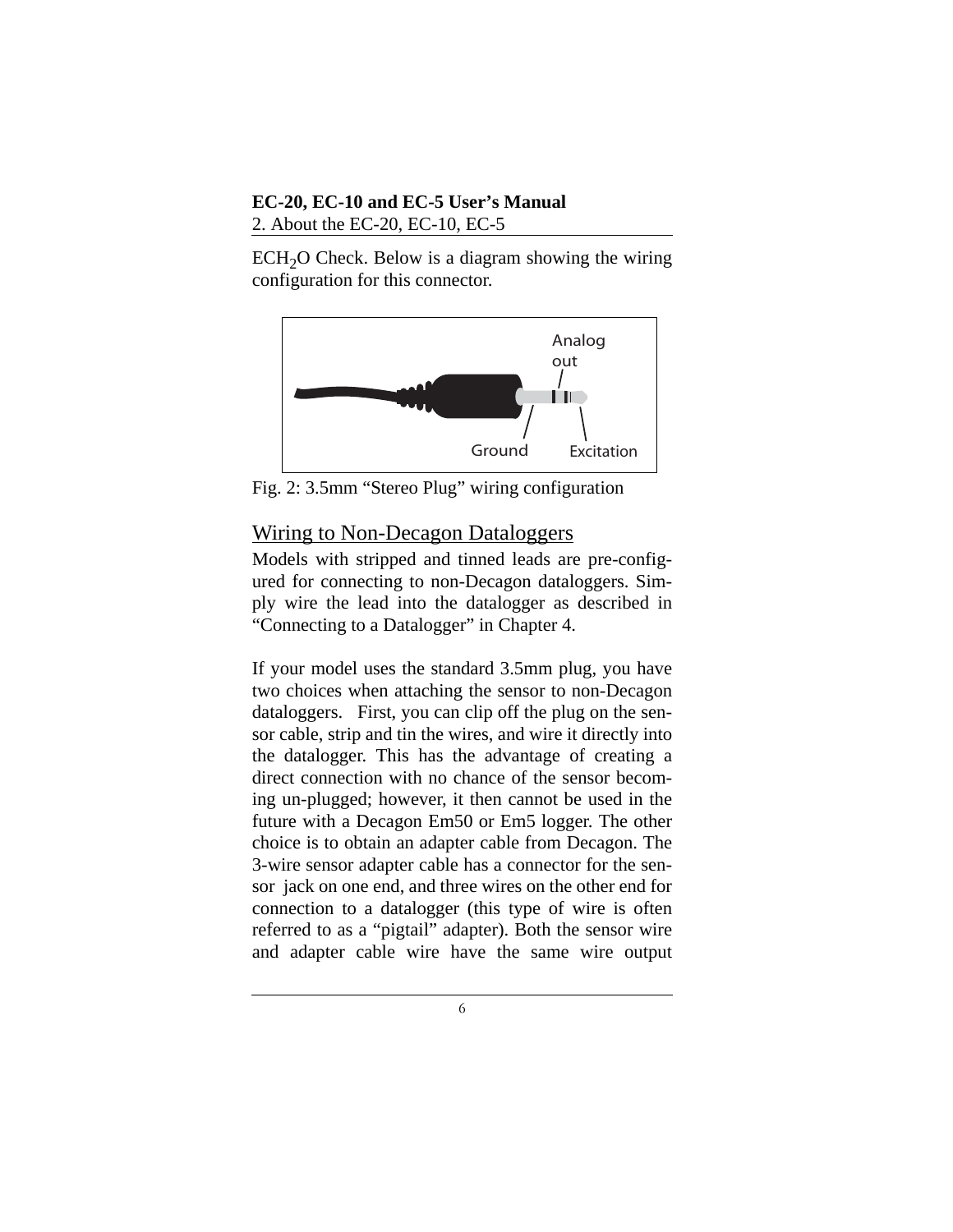(shown in Fig. 3); the white wire is excitation, red is output, and the bare wire is ground.



Fig. 3: 3-wire cable wiring configuration

## <span id="page-10-1"></span><span id="page-10-0"></span>**Extended cable lengths**

Decagon supplies 50-foot (15.25m) and 10-foot (3m) extension cables for use with the EC-20, EC-10 and EC-5 with the 3.5 mm connector . You can safely connect up to 4 of the 50-foot cables without signal attenuation. For most applications, you will want to seal the connections from the elements to maintain a good connection and to prevent corrosion. It is imperative that these connections are checked **before** the sensor is buried. Please see the Decagon web-site (www.decagon.com) for an application note detailing some preferred methods for waterproofing these connections

However, if possible, Decagon recommends that you purchase customized cable lengths if your project requires longer cable leads. Custom cable lengths may be requested with a 3.5mm connector or stripped  $\&$ tinned end.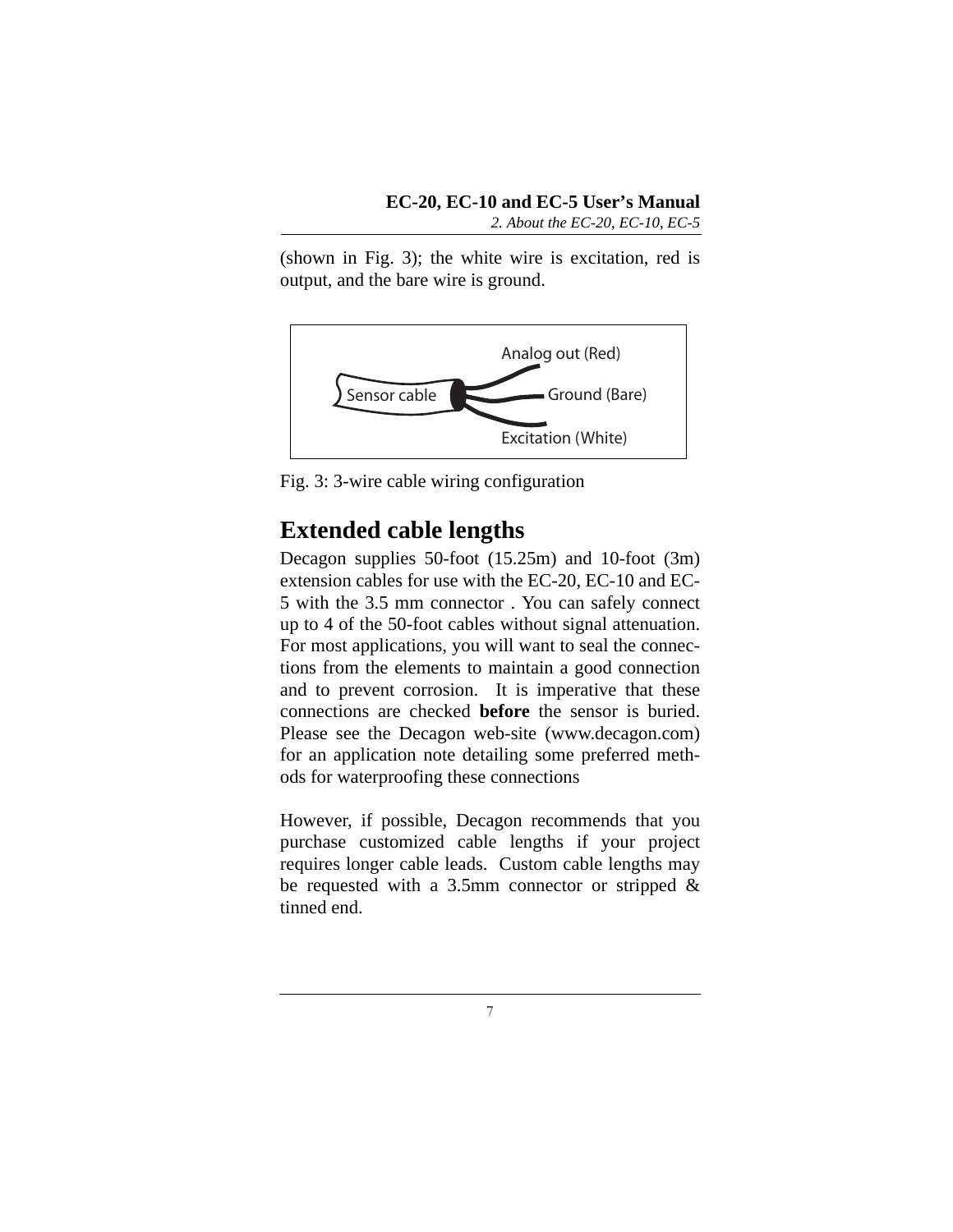## <span id="page-11-2"></span><span id="page-11-0"></span>**3. Installing the Sensors**

<span id="page-11-4"></span>When selecting a site for installation, it is important to remember that the soil adjacent to the sensor surface has the strongest influence on the sensor reading and that the sensor measures the *volumetric* water content. Therefore any air gaps or excessive soil compaction around the sensor can profoundly influence the readings. Also, do not install the sensors adjacent to large metal objects such as metal poles or stakes. This can attenuate the sensor's electromagnetic field and adversely affect output readings. Because the EC-5 has gaps between its prongs, it is also important to consider the size of the media you are inserting the sensor into. It is possible to get sticks, bark, roots or other material stuck between the sensor prongs, which will adversely affect readings. Finally, be careful when inserting the sensors into dense soil, as the prongs will break if excessive sideways force is used when pushing them in.

## <span id="page-11-3"></span><span id="page-11-1"></span>**Procedure**

When installing the EC-20, EC-10 and EC-5, it is best to maximize contact between the sensor and the soil. There are two methods to accomplish this.

For the EC-10/EC-20:

1. Use Decagon's Installation Kit to install the sensor. This kit has a custom-shaped blade to make the insertion in the soil, then another tool to place the sensor into the insertion. For deeper installations,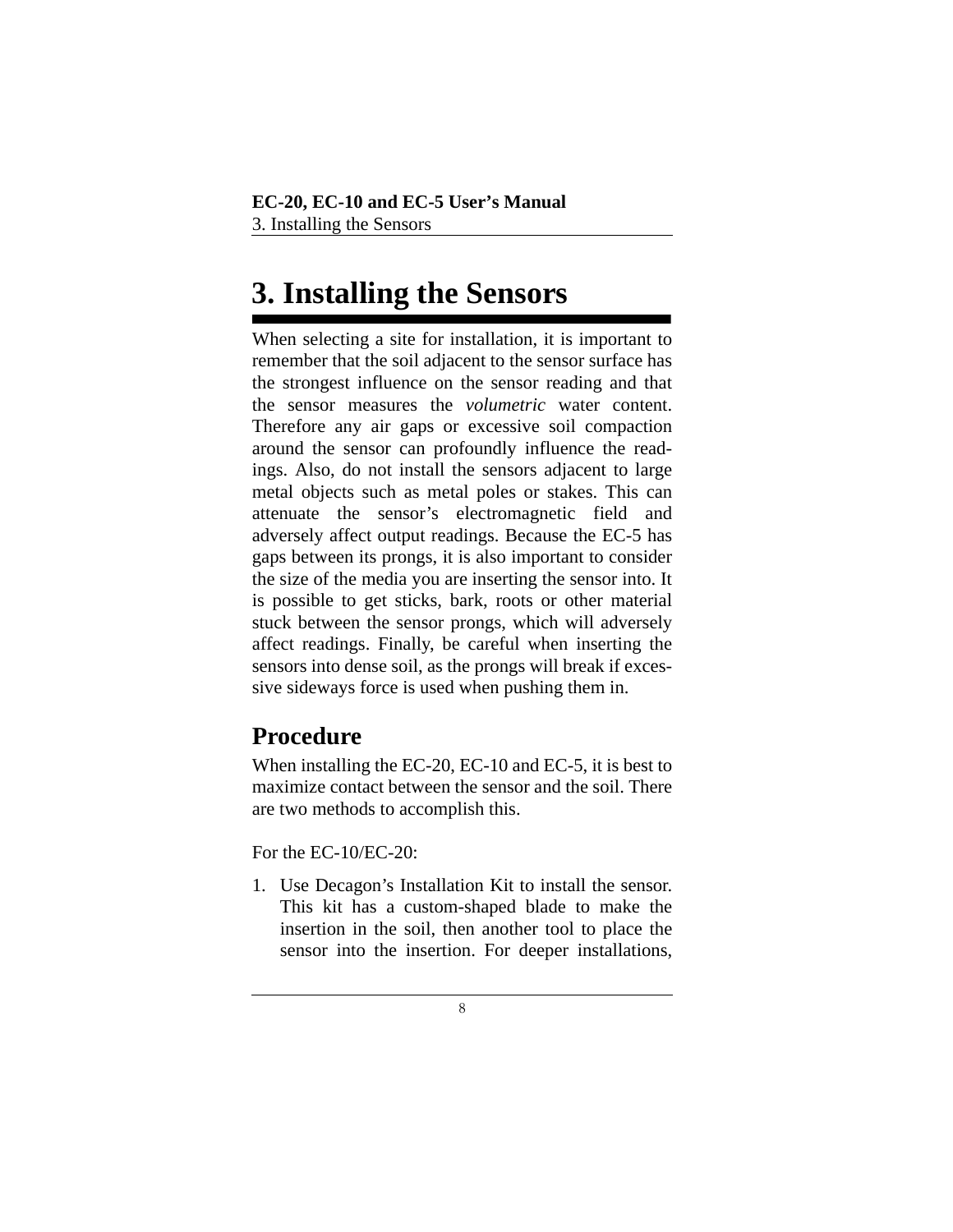use an augur to reach the desired depth, then use the Installation Kit with extension rods to install the sensor.

2. Use a thin implement like a trenching shovel, gardening spade, or flat bar to make a pilot hole in the soil. Then insert the sensor into the hole, making sure the entire length of the sensor is covered. Finally, insert the shovel again into the soil a few inches away from the sensor, and gently force soil toward the sensor to provide good contact between the sensor and the soil. For deeper installation, excavate down to the level you wish to measure, then install the sensor as described.

#### **For the EC-5:**

1. The EC-5 sensor was designed for easy installation into the soil. After digging a hole to the desired depth, push the prongs on the sensor into undisturbed soil at the bottom of the hole or into the sidewall of the hole. Make sure that the prongs are buried completely up to the black overmolding, as shown below.

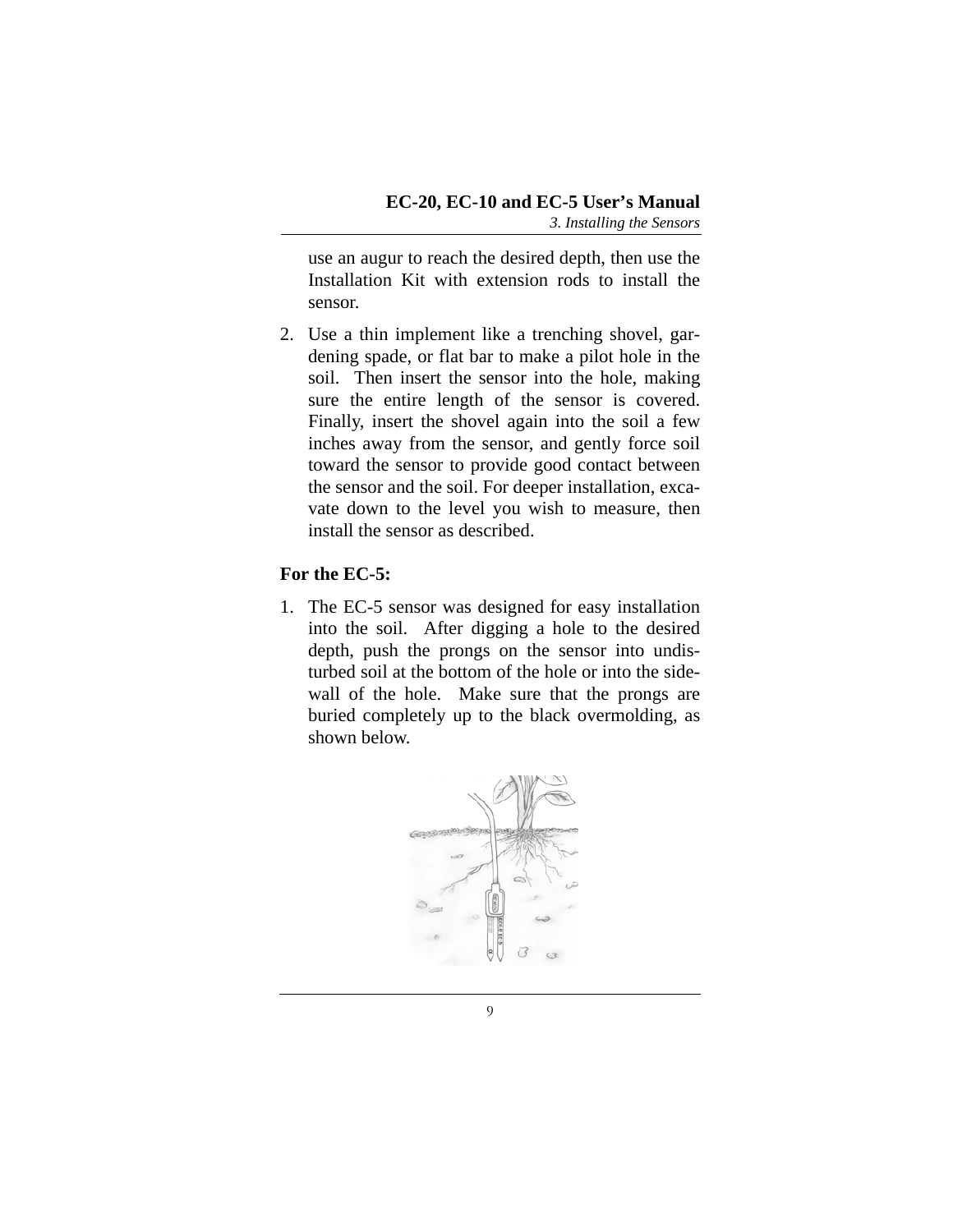#### **EC-20, EC-10 and EC-5 User's Manual** 3. Installing the Sensors

<span id="page-13-2"></span>The sensor may be difficult to insert into extremely compact or dry soil. If you have difficulty inserting the sensor, try loosening the soil somewhat or wetting the soil. *Never pound it in!*

2. Carefully backfill the hole to match the bulk density of the surrounding soil. Be careful not to bend the black overmolding connecting the sensor to the cable.

#### <span id="page-13-4"></span><span id="page-13-0"></span>**Orientation**

The sensor can be oriented in any direction. However, orienting the flat side perpendicular to the surface of the soil will minimize effects on downward water movement.

#### <span id="page-13-3"></span><span id="page-13-1"></span>Removing the Sensor

When removing the sensor from the soil, *do not pull it out of the soil by the cable!* Doing so may break internal connections and make the sensor unusable.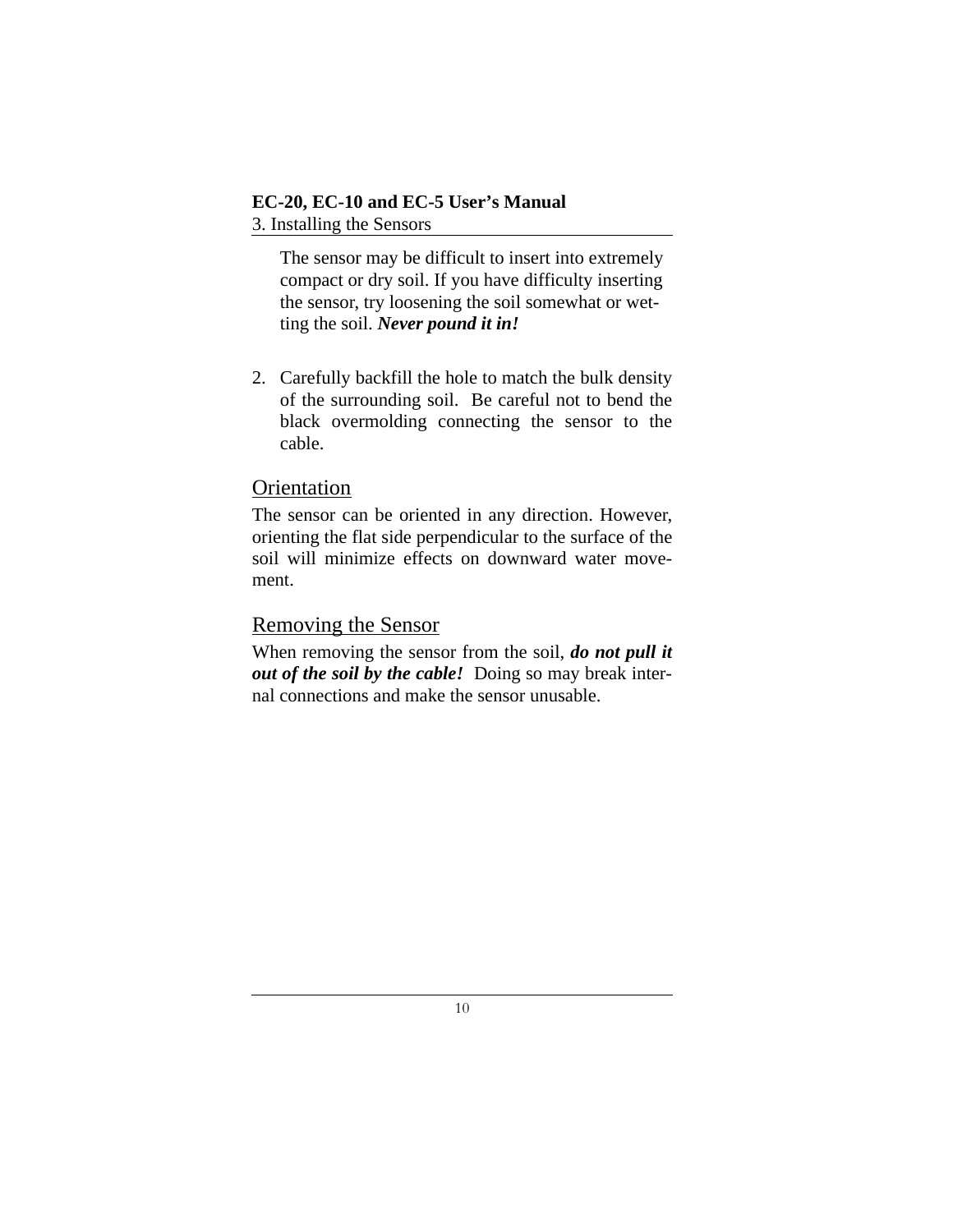## <span id="page-14-0"></span>**4. Collecting Data**

## <span id="page-14-2"></span><span id="page-14-1"></span>**Datalogger Requirements**

The EC-20, EC-10 and EC-5 sensors are designed to work most efficiently with Decagon's 5-channel Em5b, Em50, ProCheck or ECH<sub>2</sub>O Check handheld readout. All Decagon readout devices use either a 3.0V or 5V excitation.

The sensors however, may be adapted for use with other dataloggers, such as those from Campbell Scientific, Inc., for example. The EC-10 and EC-20 sensors require an excitation voltage in the range of 2 to 5 volts. The EC-5 requires an excitation voltage in the range of 2 to 3.6 volts. The sensors produce an output voltage that depends on the dielectric constant of the medium surrounding the sensor, and ranges between 10 and 50% of the excitation voltage. Any datalogger which can produce a 2.5 to 5V (2.5 to 3.6V for EC-5) excitation with approximately 10 millisecond duration and read a voltlevel signal with 12-bit or better resolution should be compatible with the EC-20, EC-10 and EC-5 sensors. For the EC-10 and EC-20 sensors, the current requirement at 2.5V is around 2mA, and at 5V it is 7-8mA. For the EC-5, it is 10mA at 2.5V.

NOTE: *EC-20, EC-10 and EC-5 are intended only for use with dataloggers and readout devices which can provide short excitation pulses, leaving the sensors turned off most of the time. Continuous excitation not*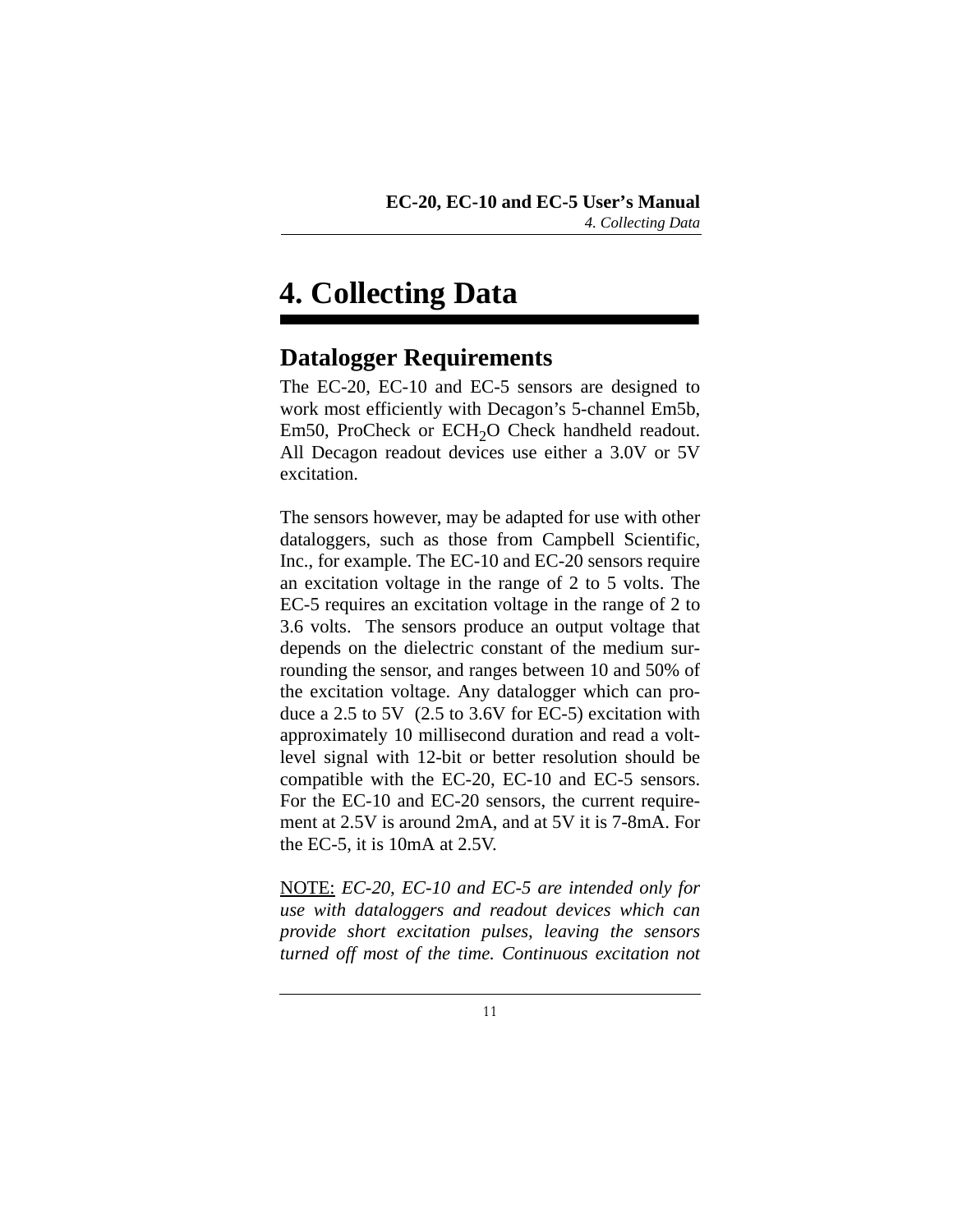#### **EC-20, EC-10 and EC-5 User's Manual** 4. Collecting Data

*only wastes battery power, but may, under certain circumstances, cause the sensor to exceed government specified limits on electromagnetic emissions.* 

## <span id="page-15-2"></span><span id="page-15-0"></span>**Connecting to a Datalogger**

Connect the wires to the datalogger as shown, with the supply wire connected to the excitation, the analog out wire to an analog input, and the bare ground wire to ground:



Fig. 5: Datalogger configuration

## <span id="page-15-3"></span><span id="page-15-1"></span>**Sample Program**

The following program is an example that can be used with Campbell Scientific's CR10X datalogger and our EC-20, EC-10 & EC-5 sensors at a 2500mV excitation:

```
;{CR10X}
```

```
; Example ECH2O Datalogger Program for CR10X
```
; Wiring: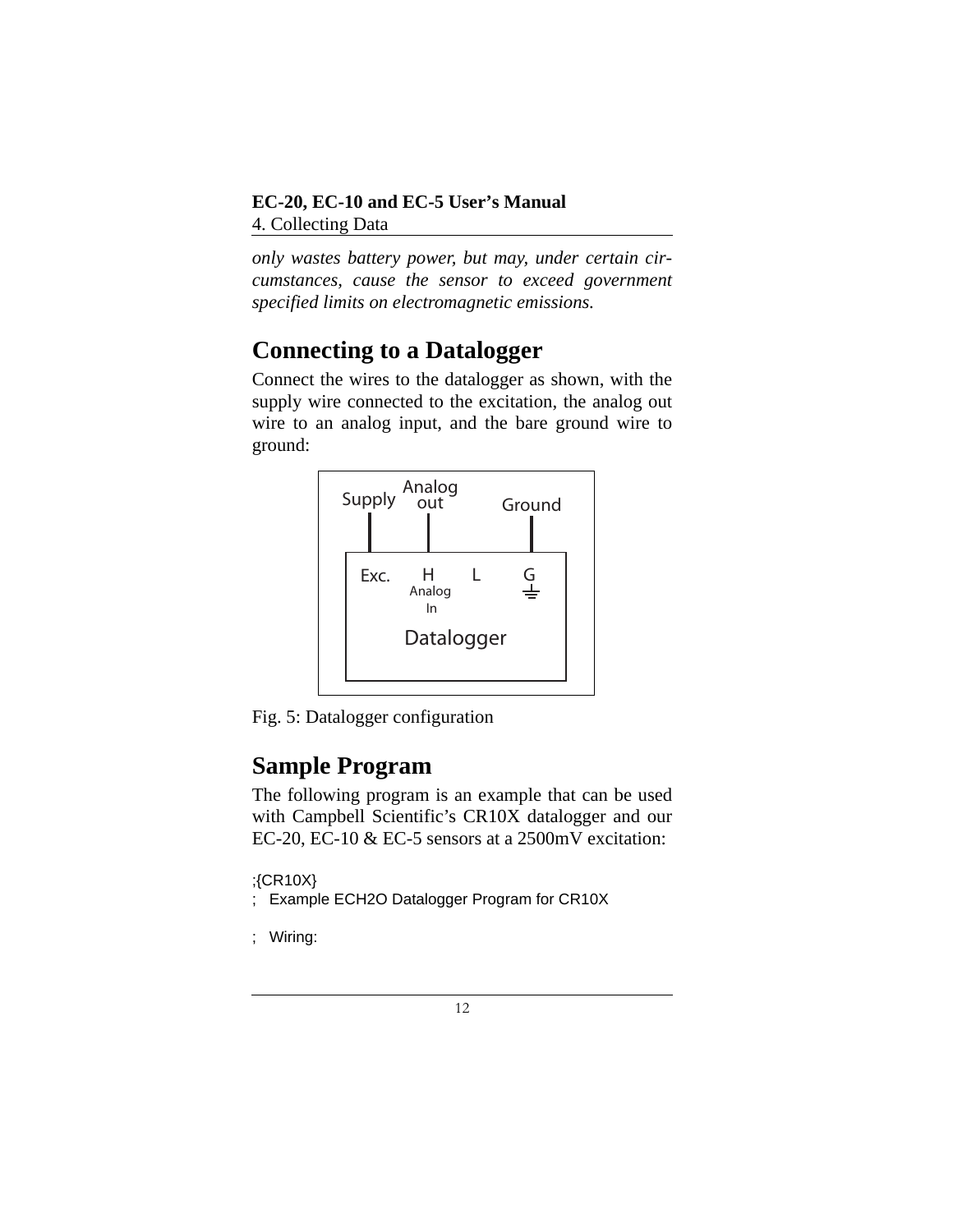*4. Collecting Data*

|                           | <b>White: Excitation Channel 1</b><br>Red: Input Single Ended Channel 1<br><b>Black: Ground</b>                                                                                                                                                               |
|---------------------------|---------------------------------------------------------------------------------------------------------------------------------------------------------------------------------------------------------------------------------------------------------------|
|                           | *Table 1 Program<br>01:1<br>Execution Interval (seconds)                                                                                                                                                                                                      |
| ;                         | Factory calibration equations for ECH2O<br>probes convert mV output of ECH2O to<br>volumetric water content (VWC, m3/m3)                                                                                                                                      |
| ;<br>$\vdots$<br>$\vdots$ | EC-20: VWC = $0.00069$ * mV - 0.29<br>EC-10: VWC = $0.00093$ * mV - $0.376$<br>EC-5: VWC = $0.00119$ * mV - $0.400$                                                                                                                                           |
| $\frac{1}{2}$             | The multiplier and offset in this<br>example are for the EC-5                                                                                                                                                                                                 |
| 5:1<br>7:1                | 1: Excite-Delay (SE) (P4)<br>1:1<br>Reps<br>2:5<br>2500 mV Slow Range<br>3:1<br><b>SE Channel</b><br>4:1<br>Excite all reps w/Exchan 1<br>Delay (0.01 sec units)<br>6:2500<br>mV Excitation<br>Loc [ Probe_VWC ]<br>8: .00119 Multiplier<br>$9: -4$<br>Offset |
|                           | *Table 2 Program<br>02: 0.0000 Execution Interval (seconds)                                                                                                                                                                                                   |
|                           | *Table 3 Subroutines                                                                                                                                                                                                                                          |

End Program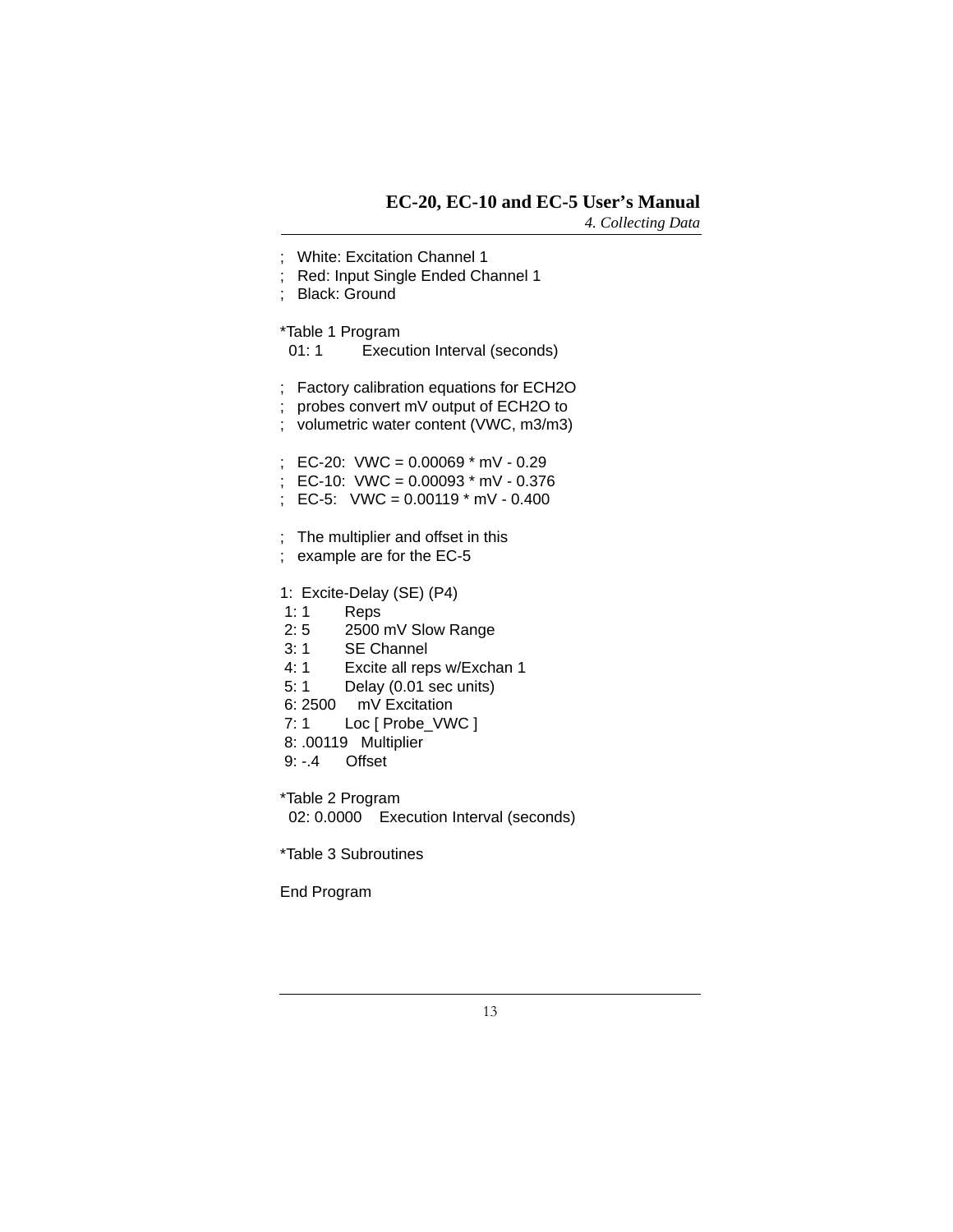## <span id="page-17-1"></span><span id="page-17-0"></span>**SCWin (Short Cut) Directions**

Following are instructions for using our SCWin (Short Cut) program to read EC-5, EC-10 and EC-20 soil moisture sensors.

- 1. Download EchoCSI.zip from http://www.decagon.com/appnotes/EchoCSIappnote.pdf.
- 2. Unzip the folder EchoCSI.zip.
- 3. Locate the file containing SCWin.exe. It should be in C:\Program Files\Campbellsci\SCWin. Place the following files from the unzipped EchoCSI.zip folder into the folder with SCWin exe:

AM1632Z.MUX AM416Z.MUX EC10.SCS EC101632.SCS EC10416.SCS EC20.SCS EC201632.SCS EC20416.SCS EC5.SCS EC5632.SCS EC5416.SCS SCWIN-DECAGON.CNT SCWIN-DECAGON.HLP

**Note:** *If you are not able to find this directory path, search for the folder that contains SCWIN.exe and place the files into that folder.*

4. Open up SCWin.exe (Short Cut). If you are using a V.3 copy of LoggerNet, there is a tab for SCWin (Short Cut) on the tool bar.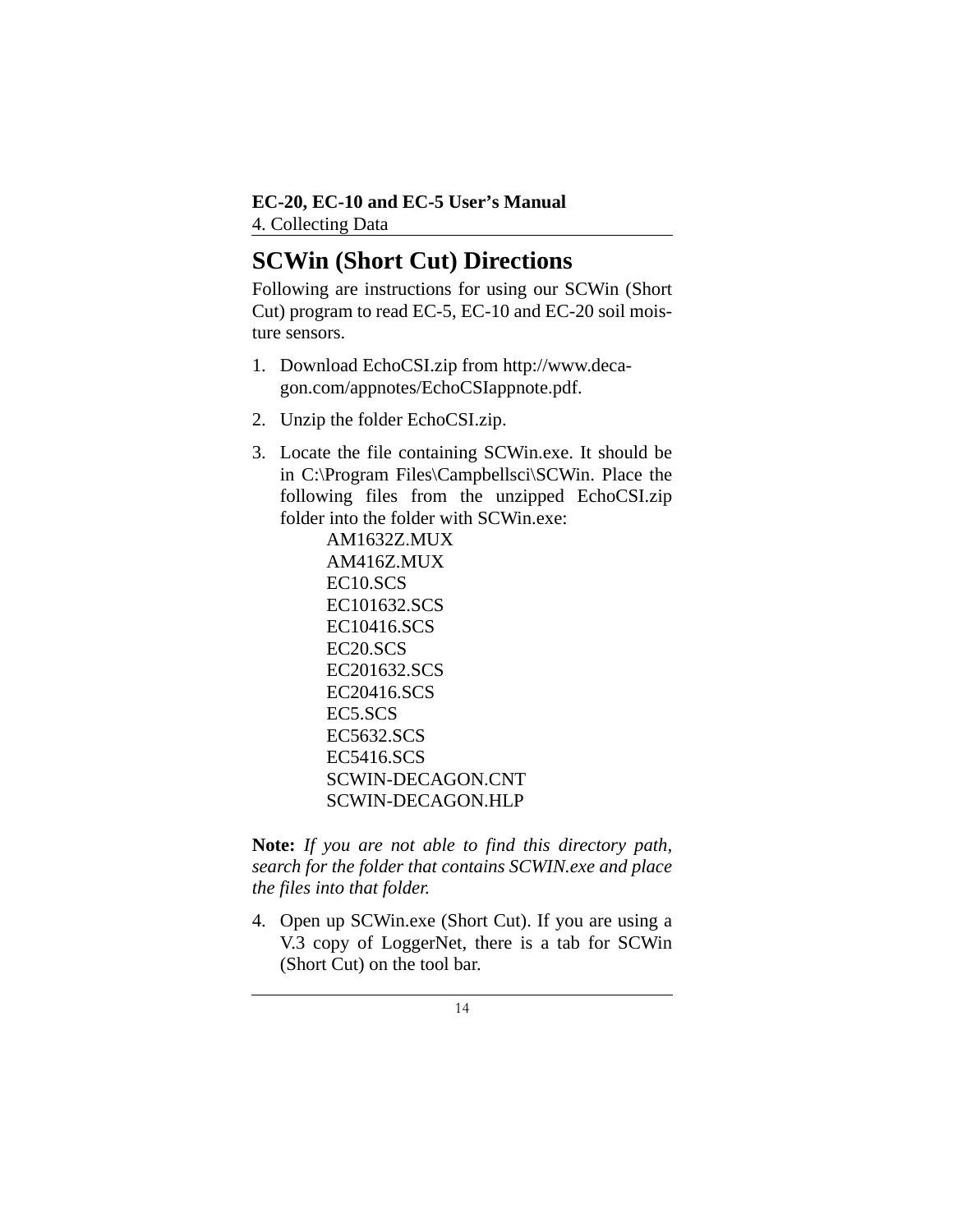- 5. Select "New" to start a new program to read the EC-20, EC-10 and EC-5. a. Select the datalogger you will be using to read the sensors. b. Select the measurement interval (a shorter measurement interval, i.e. 1 sec., is sometimes desirable when testing the sensor).
- 6. Click on Sensors (this should open a new page with a file tree on it).
- 7. Under the "Sensors" file tree, double-click on "Meteorological" and then select "Soil Moisture."
- 8. ECHO Probe EC-10 and ECHO Probe EC-20 should appear on the tree along with other soil moisture sensors.

a. If they don't appear, check to make sure you have pasted the files above into the correct location.

## <span id="page-18-1"></span><span id="page-18-0"></span>**Calibration**

Decagon's ECH<sub>2</sub>O Utility, ECH<sub>2</sub>O Utility Mobile, and DataTrac automatically apply factory calibrations to the sensors' output data. However, this general calibration may not be applicable for all sensors and all soil types. While the factory calibrations for the EC-5 is appropriate for almost all soil types, the standard calibrations for the EC-20 and EC-10 sensors do not perform in soils with high sand or salt content. Therefore, for added accuracy we encourage our customers to perform soilspecific calibrations.

The calibration equation that you will use depends on where you will be using it. If you will be using it with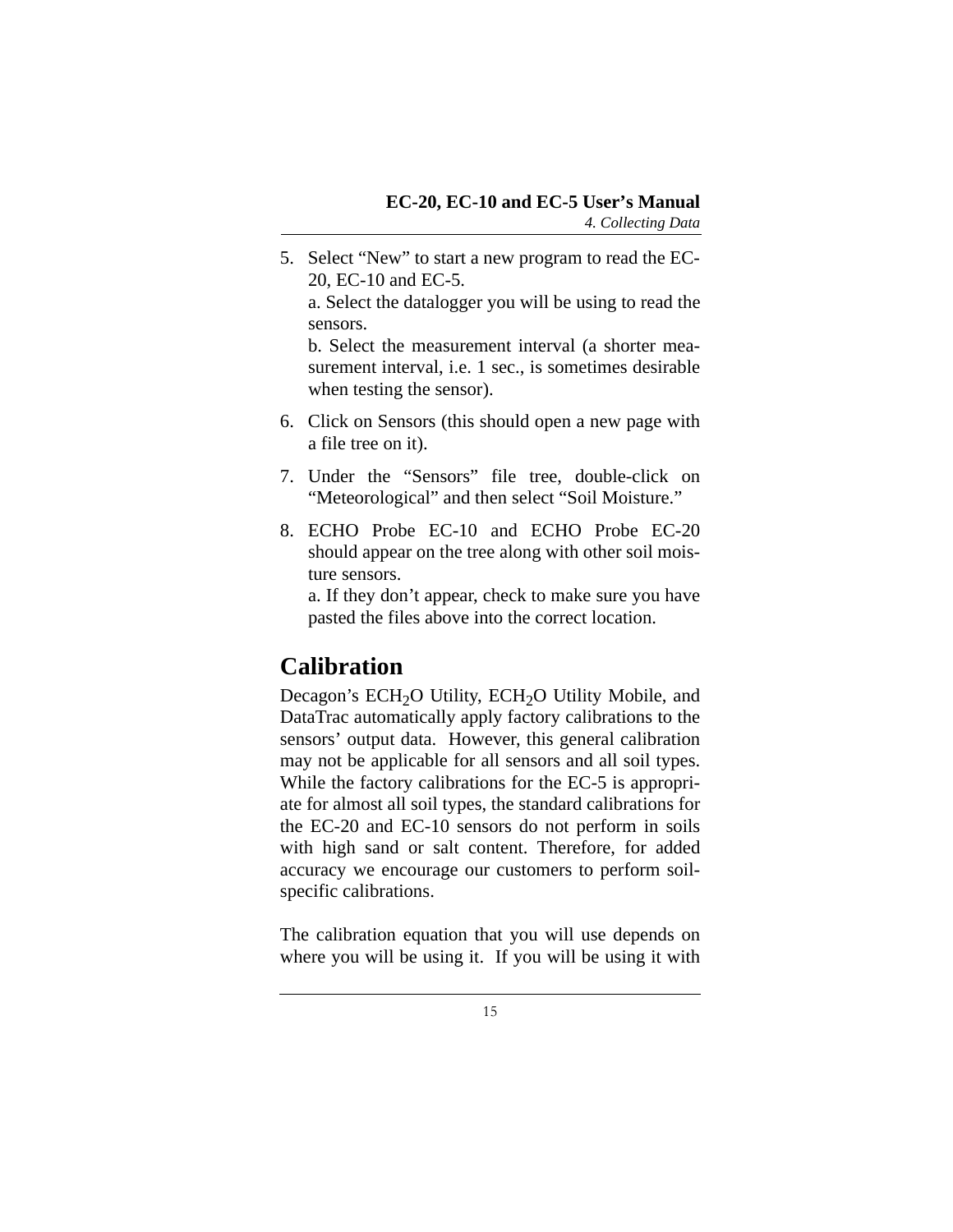#### **EC-20, EC-10 and EC-5 User's Manual** 4. Collecting Data

sensors connected to a non-Decagon datalogger you will need to use the 2500 mV calibration. If you use any Decagon software (DataTrac, ECH<sub>2</sub>O Utility, etc.) or the user calibration menu in the  $ECH<sub>2</sub>O$  Check, you will<br>need to use the RAW calibration. The difference need to use the  $RAW$  calibration. between the two is the slope constant. To increase the resolution of the sensor output, Decagon uses all available increments of the 12-bit number (value of 4096) where the measurement is stored. Thus, the output of the sensors read by the  $ECH<sub>2</sub>O$  Check and Decagon loggers must be multiplied by 0.61 AND the 2500 mV slope to give the right value.

#### <span id="page-19-0"></span>Sensor Calibration Values

Following is a list of the both the millivolt and RAW calibration values for the EC-20, EC-10 and EC-5, where  $\theta$  is the volumetric water content, mV is the millivolt output of the sensor, and where  $x$  is the RAW sensor output.

#### <span id="page-19-1"></span>**EC-20:**

 $2500$ mV:  $\theta$  (m<sup>3</sup>/m<sup>3</sup>) = 0.000695mV - 0.29 RAW:  $\theta$  (m<sup>3</sup>/m<sup>3</sup>) = 0.000424 x - 0.29

#### **EC-10:**

 $2500$ mV:  $\theta$  (m<sup>3</sup>/m<sup>3</sup>) = 0.000936mV - 0.376 RAW:  $\theta$  (m<sup>3</sup>/m<sup>3</sup>) = 0.000571 x - 0.376

#### <span id="page-19-2"></span>**EC-5:**

The EC-5 is much less sensitive to variation in texture and electrical conductivity because it runs at a much higher measurement frequency. Therefore, its general calibration equation should apply for all mineral soils up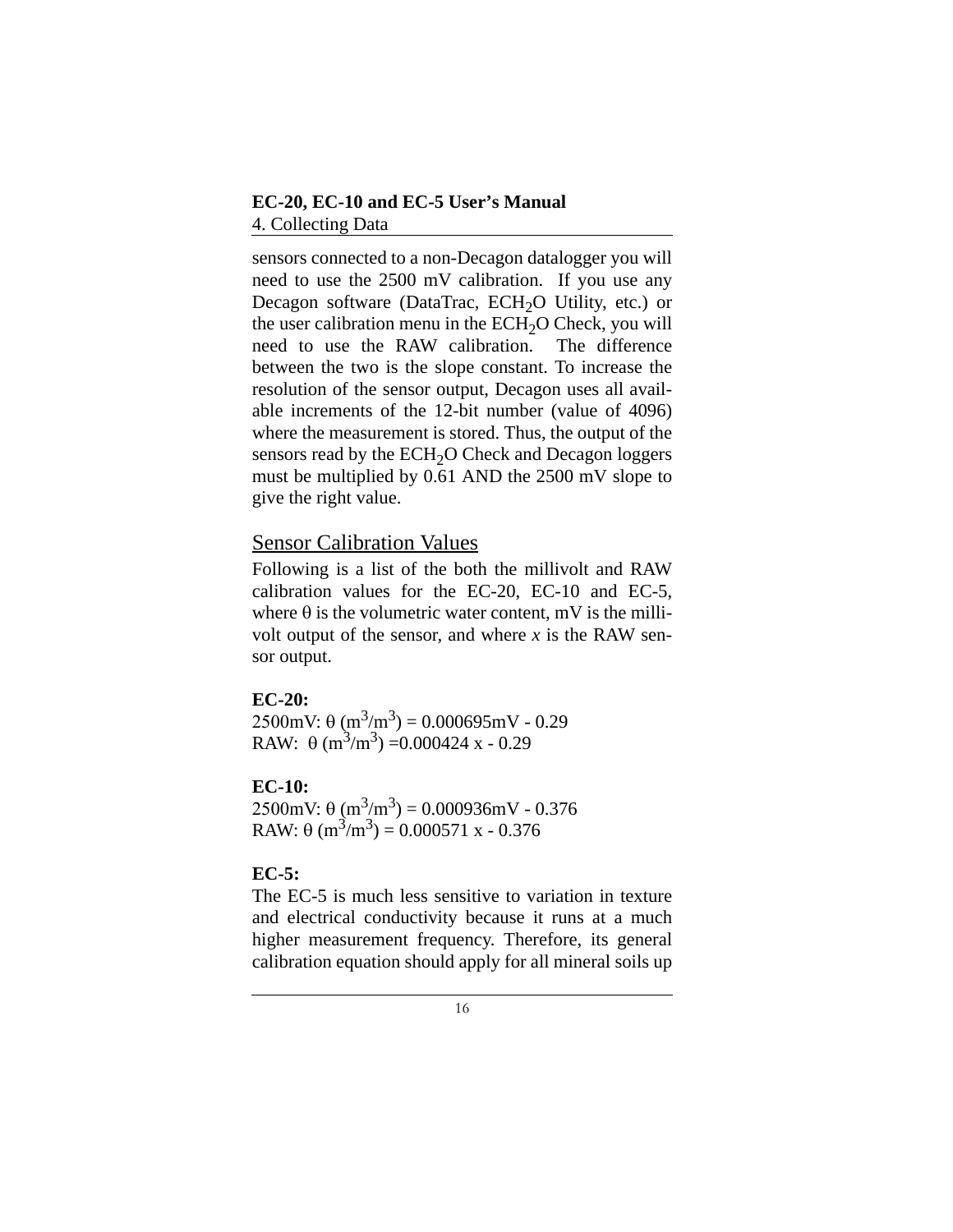to 8 dS/m. Its calibration equations are shown below for mineral soil, potting soil, and rockwool growing media:

#### <span id="page-20-1"></span>**Dielectric Permittivity**

Dielectric permittivity can be used to determine volumetric water content using external published equations such as the Topp equation. Dielectric permittivity is given by

$$
\varepsilon = 1/(1.0570 \text{ x } 10^{-9} * \text{ Raw}^3 + 3.57500 \text{ x } 10^{-6} * \text{ Raw}^2 - 3.95570 \text{ x } 10^{-3} * \text{ Raw} + 1.53153)
$$

where RAW is the output from the Decagon data logger using 3V excitation. If you are using a non-Decagon data logger, dielectric permittivity is given by

$$
\varepsilon = 1/(-3.33260 \text{ x } 10^{-9} * \text{ mV}^3 + 7.02180 \text{ x } 10^{-6} * \text{ mV}^2 - 5.11647 \text{ x } 10^{-3} * \text{ mV} + 1.30746)
$$

#### <span id="page-20-0"></span>*Mineral Soils*

According to our tests, a single calibration equation will generally suffice for all mineral soil types with electrical conductivities from 0.1 dS/m to 10 dS/m. Volumetric water content  $(\emptyset)$  is given by

$$
\varphi = 8.5 * 10^{-4} * Raw - 0.48
$$
 (1)

where *Raw* is the output from the Decagon data logger using 3V excitation. If you are using a non-Decagon data logger, VWC is given by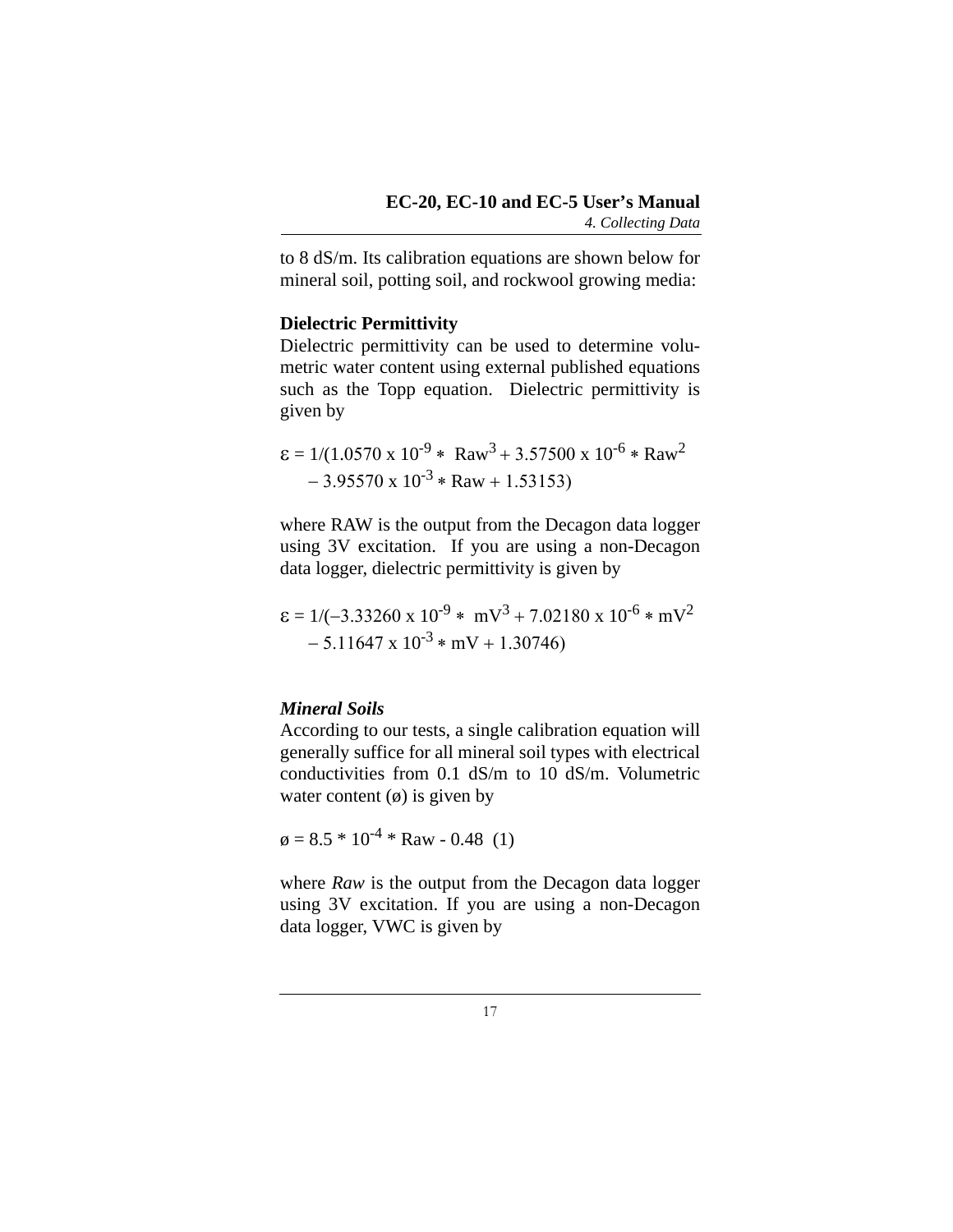#### **EC-20, EC-10 and EC-5 User's Manual** 4. Collecting Data

 $\varphi = 11.9 * 10^{-4} * mV - 0.401$  (2)

where mV is the output of the sensor when excited at 2500 mV. Please note that the equation will reach a maximum at ~60% volumetric water content (VWC) in pure water. To display data on a scale from 0 to 100%, VWC should be modeled with a quadratic equation (which would result in a 100% VWC in water), but a linear equation fits the mineral soil VWC range as well as the quadratic, and linear equations are easier to deal with, especially since mineral soil typically saturates at  $-40 - 50\%$  VWC.

#### <span id="page-21-0"></span>*Potting soil*

The following equations can be used to convert EC-5 output to water content in potting soil. We tested several types of potting soil (Sunshine mix, Miracle Grow Potting Mix, and Custom Nursery soil) at several salinities and found that VWC is given by

 $\varphi = 1.3 * 10^{-3} * Raw - 0.696(3)$ 

for a Decagon datalogger or

 $\varphi = 2.11 * 10^{-3} * mV - 0.675(4)$ 

for a datalogger with 2500mV excitation.

#### <span id="page-21-1"></span>*Rockwool*

The EC-5 was calibrated in Grodan Master rockwool with solution electrical conductivities of 0.2, 1.0, 1.5, 2.0, and 4.5 dS/m. Volumetric water content can be calculated using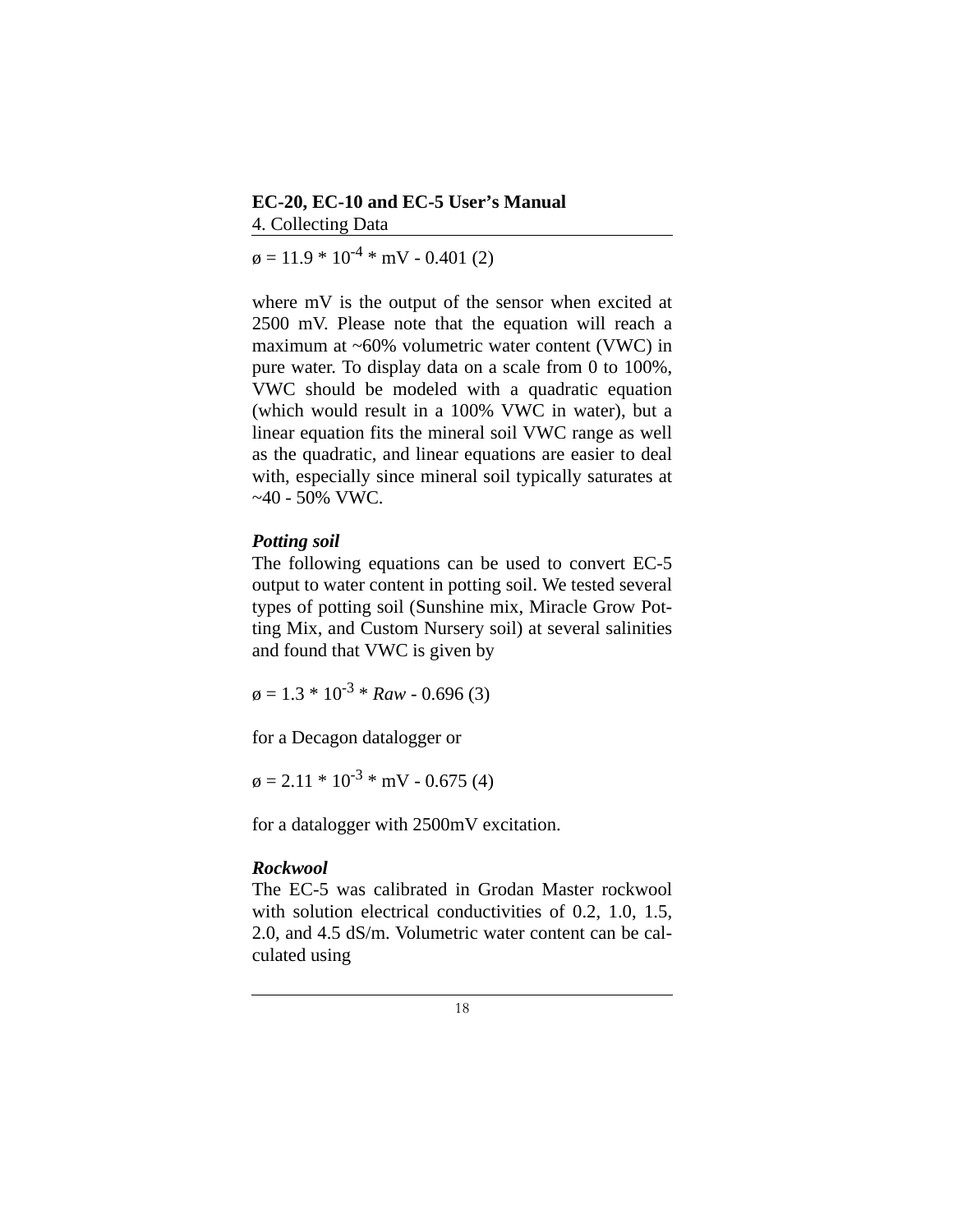$\varphi = 6.28 * 10^{-7} * Raw^2 + 1.37 \times 10^{-4} * Raw - 0.183(5)$ 

for a Decagon datalogger or

 $\varphi = 2.63 * 10^{-6} * mV^2 + 5.07 \times 10^{-4} * mV - 0.0394(6)$ 

for a datalogger with 2500 mV excitation.

*NOTE*: *These calibration constants only apply to 2500mV excitations; use of these numbers with any other excitation voltage will result in erroneous readings***!**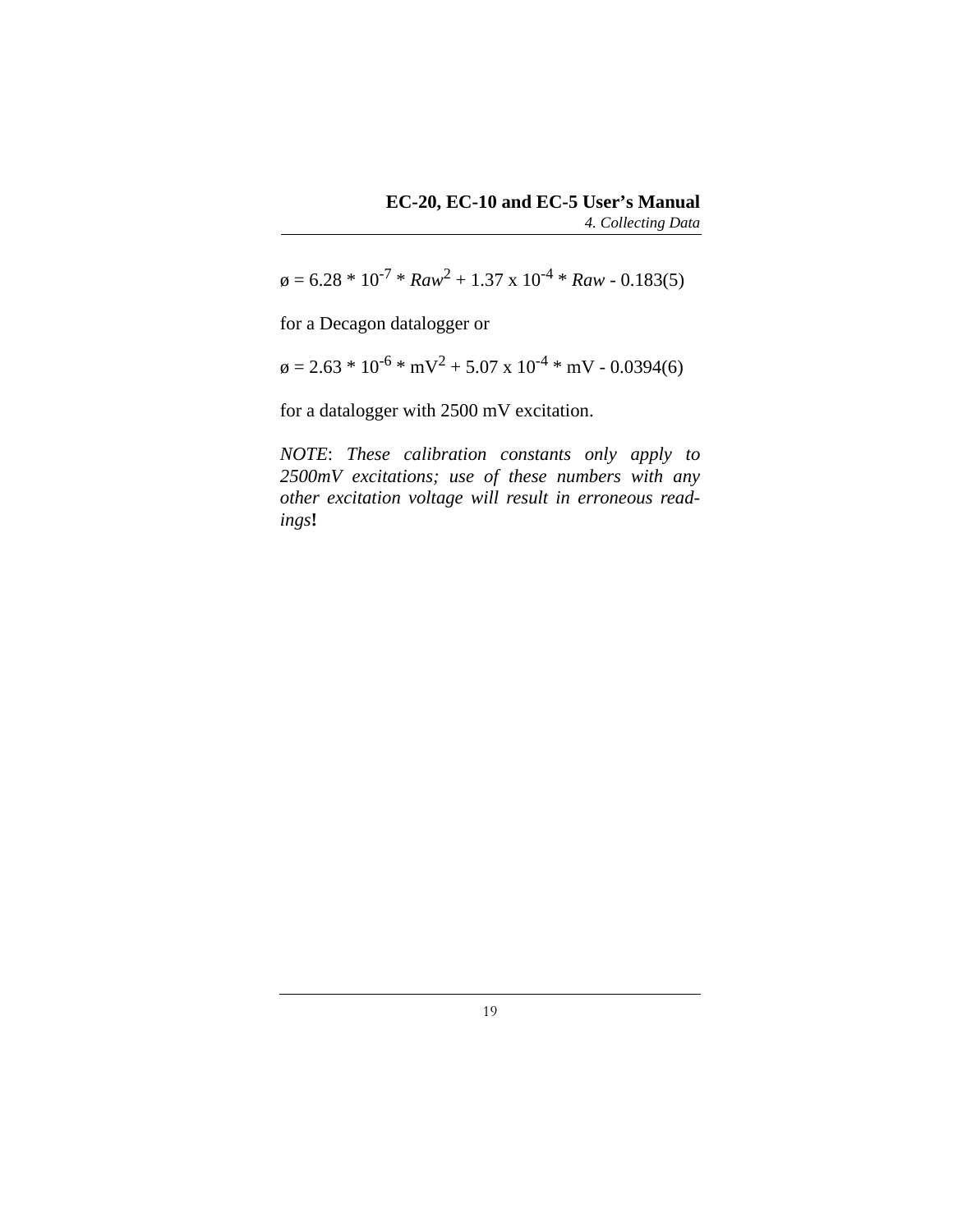## <span id="page-23-1"></span><span id="page-23-0"></span>**Troubleshooting**

If you encounter problems with the EC-20, EC-10 and EC-5, they most likely will manifest themselves in the form of incorrect or erroneous readings. Before contacting Decagon about the sensor, do the following:

**•Check to make sure the connections to the datalogger are both** *correct* **and** *secure***. •Ensure that your datalogger's batteries are not dead or weakened.**

If you encounter problems that aren't due to the datalogger, please contact Decagon at **(509) 332-2756** and at **support@decagon.com**.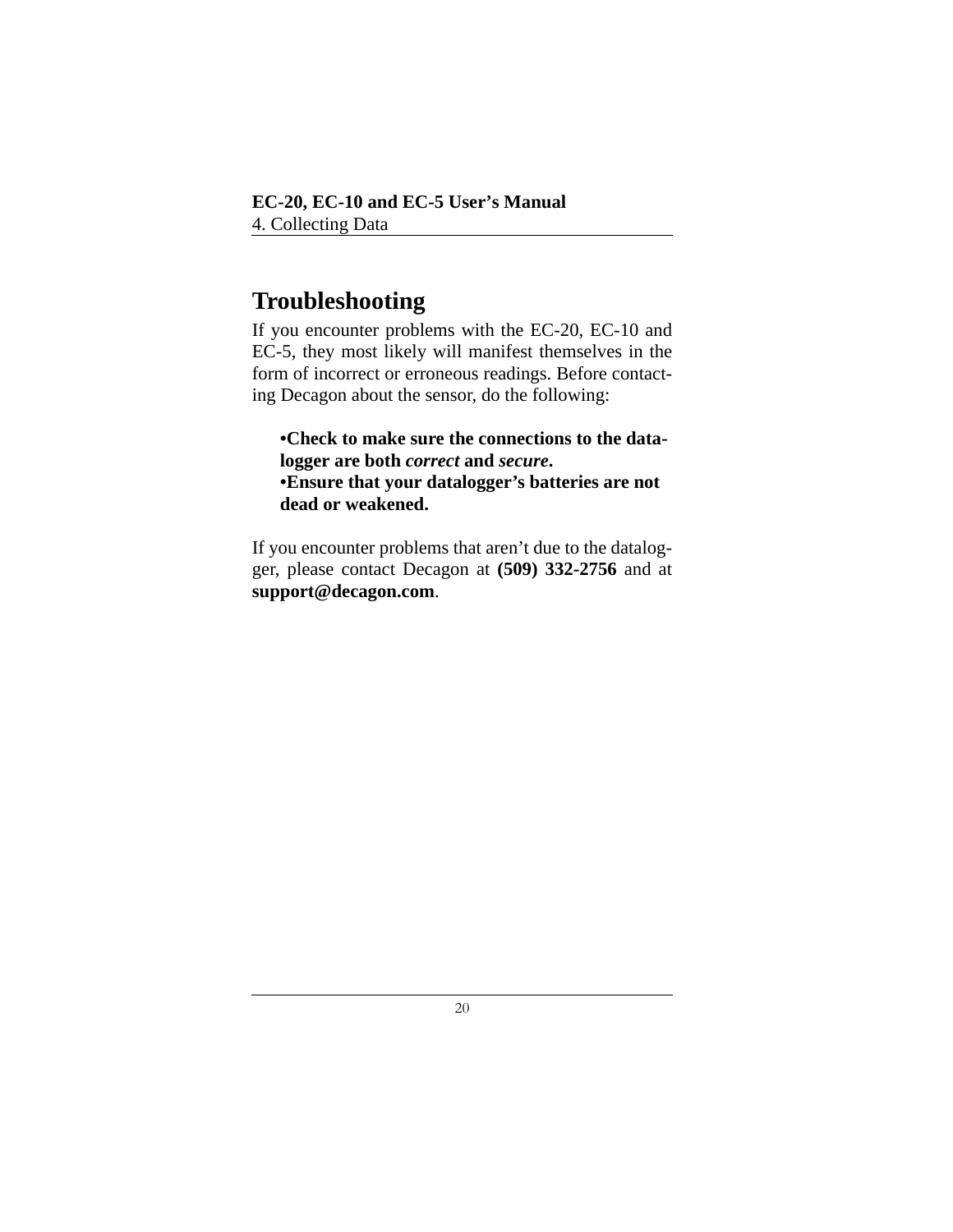## <span id="page-24-1"></span><span id="page-24-0"></span>**Declaration of Conformity**

#### **Application of Council Directive:**89/336/EE6

Standards to which conformityEN61326 : 1998 is declared:EN51022 : 1998

Manufacturer's Name: Decagon Devices, Inc. 2365 NE Hopkins Court Pullman, WA 99163 USA

Type of Equipment:  $ECH<sub>2</sub>O$  soil moisture sensor

Model Number: EC-10, EC-20, EC-5

#### **Year of First Manufacture:**2001

This is to certify that the EC-10, EC-20 and EC-5 ECH<sub>2</sub>O soil moisture sensor, manufactured by Decagon Devices, Inc., a corporation based in Pullman, Washington, USA meets or exceeds the standards for CE compliance as per the Council Directives noted above. All instruments are built at the factory at Decagon and pertinent testing documentation is freely available for verification.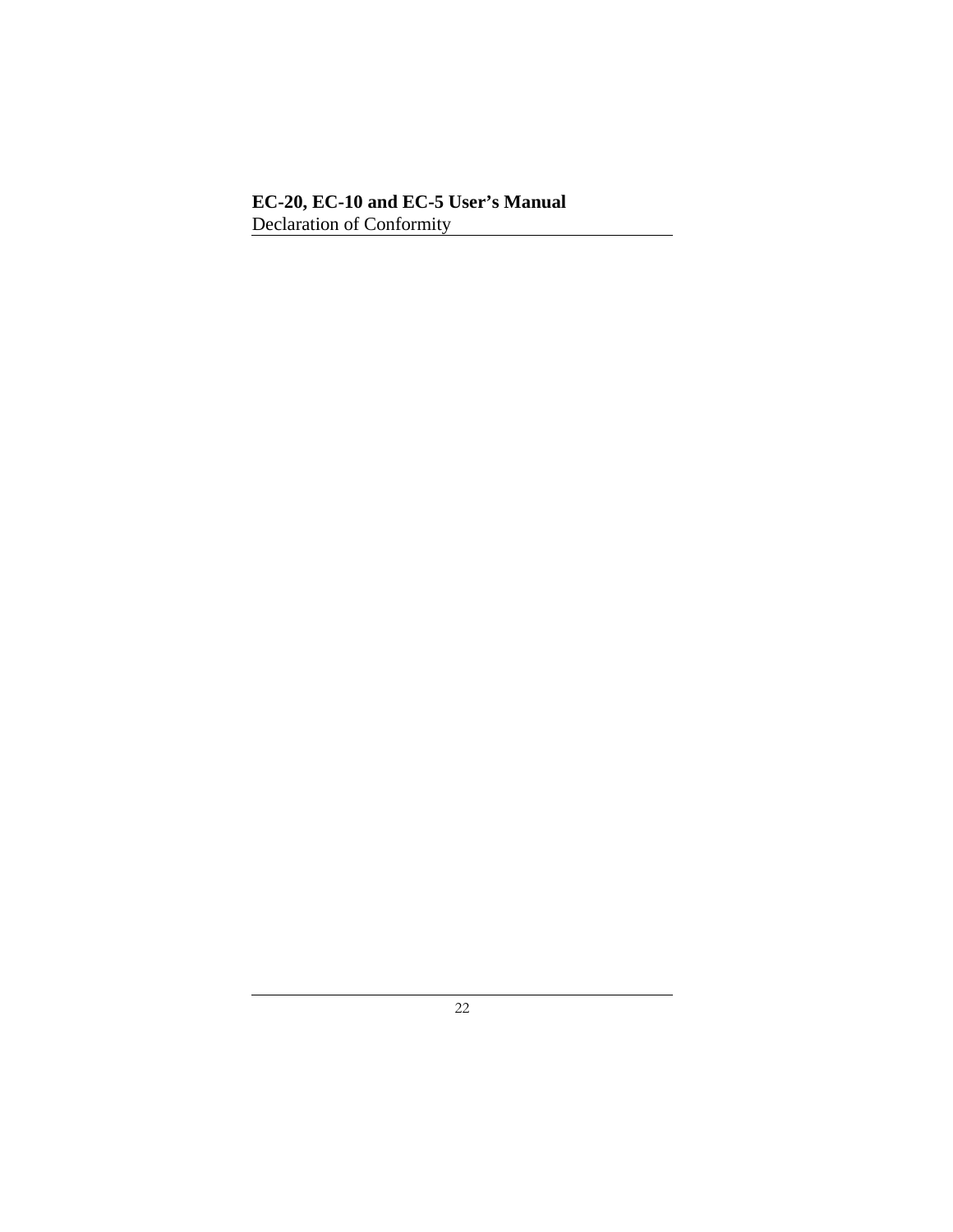## **Index**

## <span id="page-26-0"></span>**A**

**Accuracy** [1](#page-4-3)

## **C**

**Calibration** [for EC-10 16](#page-19-1) [for EC-20 16](#page-19-1) [for EC-5 16](#page-19-2) [for mineral soil 17](#page-20-0) [for potting soil 18](#page-21-0) [for rockwool 18](#page-21-1) **Contact information** [2](#page-5-1)

### **D**

**Datalogger** [2](#page-5-2) [connecting to 12](#page-15-2) [requirements 11](#page-14-2) [sample program 12](#page-15-3) **Declaration of conformity** [21](#page-24-1) **Dielectric Permittivity** [17](#page-20-1)

#### **E**

**EC-10** [4](#page-7-3) **EC-20** [4](#page-7-3) **EC-5** [4](#page-7-3) [calibration 16](#page-19-2) **E-mail address** [2](#page-5-3) **Extension cables** [7](#page-10-1)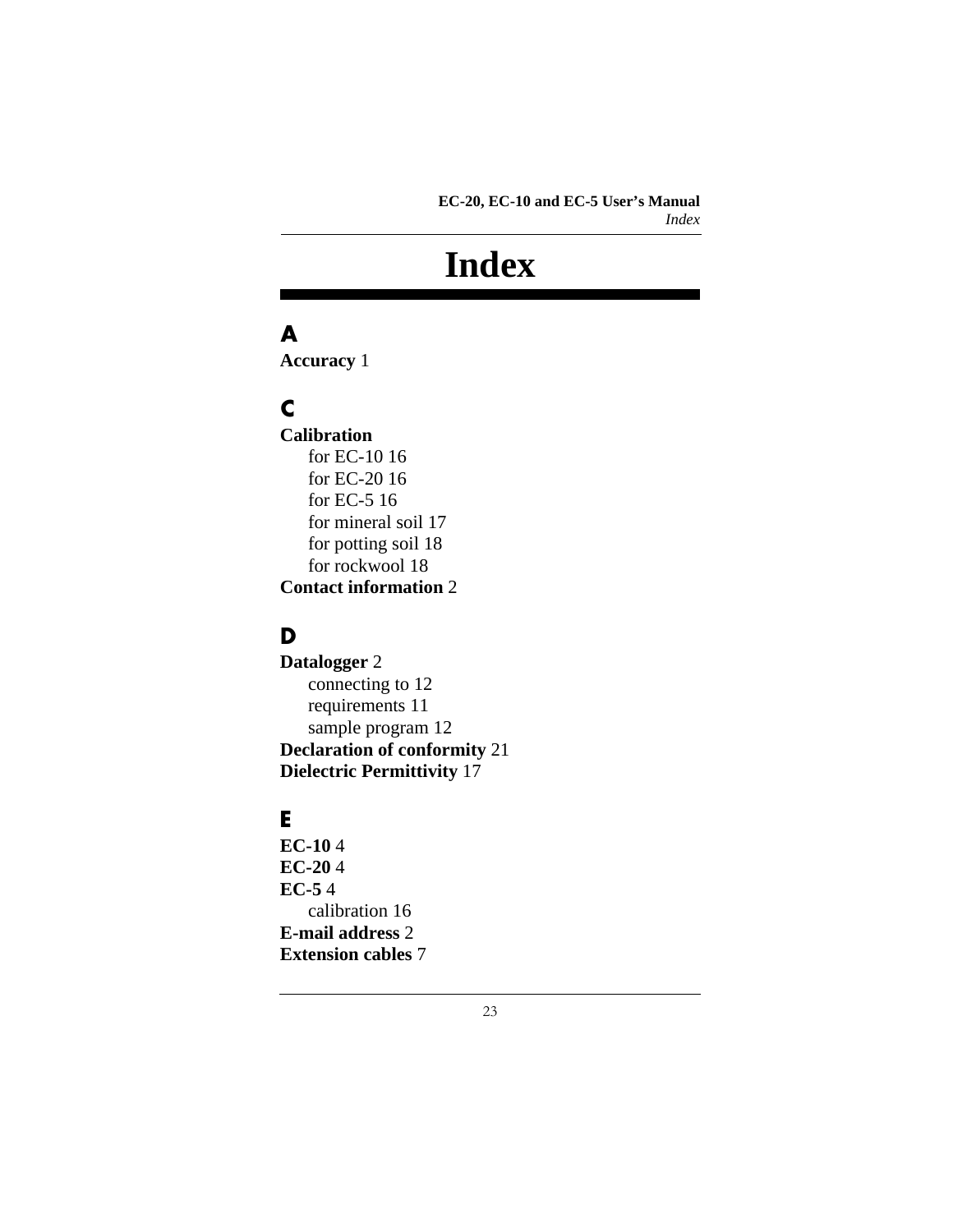**EC-20, EC-10 and EC-5 User's Manual** *Index*

## **I**

**Installation** [8](#page-11-2) [procedure 8](#page-11-3)

[tips 8](#page-11-4)

#### **M**

**Measurement range** [2](#page-5-4) **Mineral soil** [calibration 17](#page-20-0)

### **O**

**Orientation of sensor** [10](#page-13-2)

## **P**

**Plug** [wiring configuration 5](#page-8-3) **Potting soil** [18](#page-21-0) **Power** [requirements 1](#page-4-4) **Program** [12](#page-15-3)

### **R**

**Range** [2](#page-5-4) **Removing the sensor** [10](#page-13-3) **Rockwool** [18](#page-21-1)

### **S**

**Seller's liability** [3](#page-6-2) **Sensor** [calibration 15](#page-18-1) [installation instructions 8](#page-11-2)